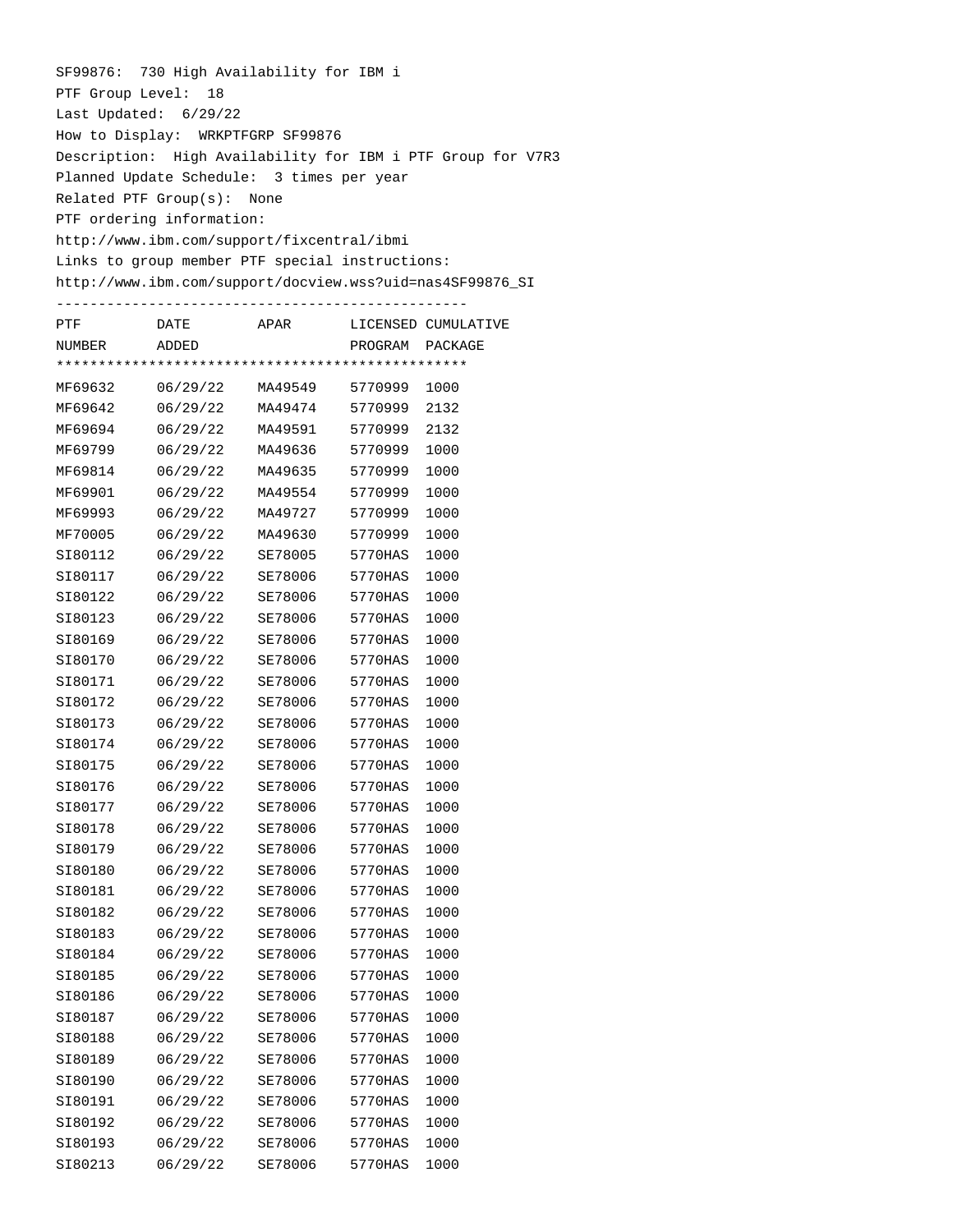| SI80214 | 06/29/22 | SE78006        | 5770HAS | 1000 |
|---------|----------|----------------|---------|------|
| SI80215 | 06/29/22 | <b>SE78006</b> | 5770HAS | 1000 |
| SI80216 | 06/29/22 | SE78006        | 5770HAS | 1000 |
| SI80217 | 06/29/22 | SE78006        | 5770HAS | 1000 |
| SI80218 | 06/29/22 | SE78006        | 5770HAS | 1000 |
| SI80219 | 06/29/22 | <b>SE78006</b> | 5770HAS | 1000 |
| SI80220 | 06/29/22 | <b>SE78006</b> | 5770HAS | 1000 |
| SI80221 | 06/29/22 | SE78006        | 5770HAS | 1000 |
| SI80222 | 06/29/22 | SE78006        | 5770HAS | 1000 |
| SI80223 | 06/29/22 | SE78006        | 5770HAS | 1000 |
| SI80224 | 06/29/22 | SE78006        | 5770HAS | 1000 |
| SI80225 | 06/29/22 | SE78006        | 5770HAS | 1000 |
| SI80226 | 06/29/22 | SE78006        | 5770HAS | 1000 |
| SI80227 | 06/29/22 | <b>SE78006</b> | 5770HAS | 1000 |
| SI80228 | 06/29/22 | SE78006        | 5770HAS | 1000 |
| SI80229 | 06/29/22 | SE78006        | 5770HAS | 1000 |
| SI80230 | 06/29/22 | SE78006        | 5770HAS | 1000 |
| SI80231 | 06/29/22 | SE78006        | 5770HAS | 1000 |
| SI80232 | 06/29/22 | SE78006        | 5770HAS | 1000 |
| SI80233 | 06/29/22 | SE78006        | 5770HAS | 1000 |
| SI80234 | 06/29/22 | SE78006        | 5770HAS | 1000 |
| SI80235 | 06/29/22 | SE78006        | 5770HAS | 1000 |
| SI79371 | 06/29/22 | SE77579        | 5770SS1 | 1000 |
| SI79625 | 06/29/22 | SE77748        | 5770SS1 | 1000 |
| SI79856 | 06/29/22 | SE77899        | 5770SS1 | 1000 |
| SI80095 | 06/29/22 | SE71651        | 5770SS1 | 1000 |
| SI80372 | 06/29/22 | SE78110        | 5770SS1 | 1000 |
| MF68975 | 04/08/22 | MA49209        | 5770999 | 1000 |
| MF69085 | 04/08/22 | MA49276        | 5770999 | 2132 |
| MF69460 | 04/08/22 | MA49460        | 5770999 | 2132 |
| MF69508 | 04/08/22 | MA49488        | 5770999 | 2132 |
| MF69682 | 04/08/22 | MA49582        | 5770999 | 2132 |
| SI78696 | 04/08/22 | SE77172        | 5770SS1 | 1000 |
| SI78699 | 04/08/22 | SE77175        | 5770SS1 | 1000 |
| SI79264 | 04/08/22 | SE77377        | 5770SS1 | 1000 |
| SI78601 | 04/08/22 | SE77099        | 5770SS1 | 1000 |
| MF68800 | 02/04/22 | MA49103        | 5770999 | 2132 |
| MF68823 | 02/04/22 | MA49115        | 5770999 | 2132 |
| MF68885 | 02/04/22 | MA49108        | 5770999 | 2132 |
| MF68903 | 02/04/22 | MA49169        | 5770999 | 2132 |
| MF69042 | 02/04/22 | MA49199        | 5770999 | 2132 |
| MF69256 | 02/04/22 | MA49366        | 5770999 | 2132 |
| MF68741 | 02/04/22 | MA49066        | 5770999 | 1245 |
| MF68776 | 02/04/22 | MA49088        | 5770999 | 1245 |
| SI77868 | 02/04/22 | SE76667        | 5770HAS | 1000 |
| SI77869 | 02/04/22 | SE76667        | 5770HAS | 1000 |
| SI77870 | 02/04/22 | SE76667        | 5770HAS | 1000 |
| SI77871 | 02/04/22 | SE76667        | 5770HAS | 1000 |
| SI77872 | 02/04/22 | SE76667        | 5770HAS | 1000 |
| SI77873 | 02/04/22 | SE76667        | 5770HAS | 1000 |
| SI77874 | 02/04/22 | SE76667        | 5770HAS | 1000 |
| SI77875 | 02/04/22 | SE76667        | 5770HAS | 1000 |
| SI77876 | 02/04/22 | SE76667        | 5770HAS | 1000 |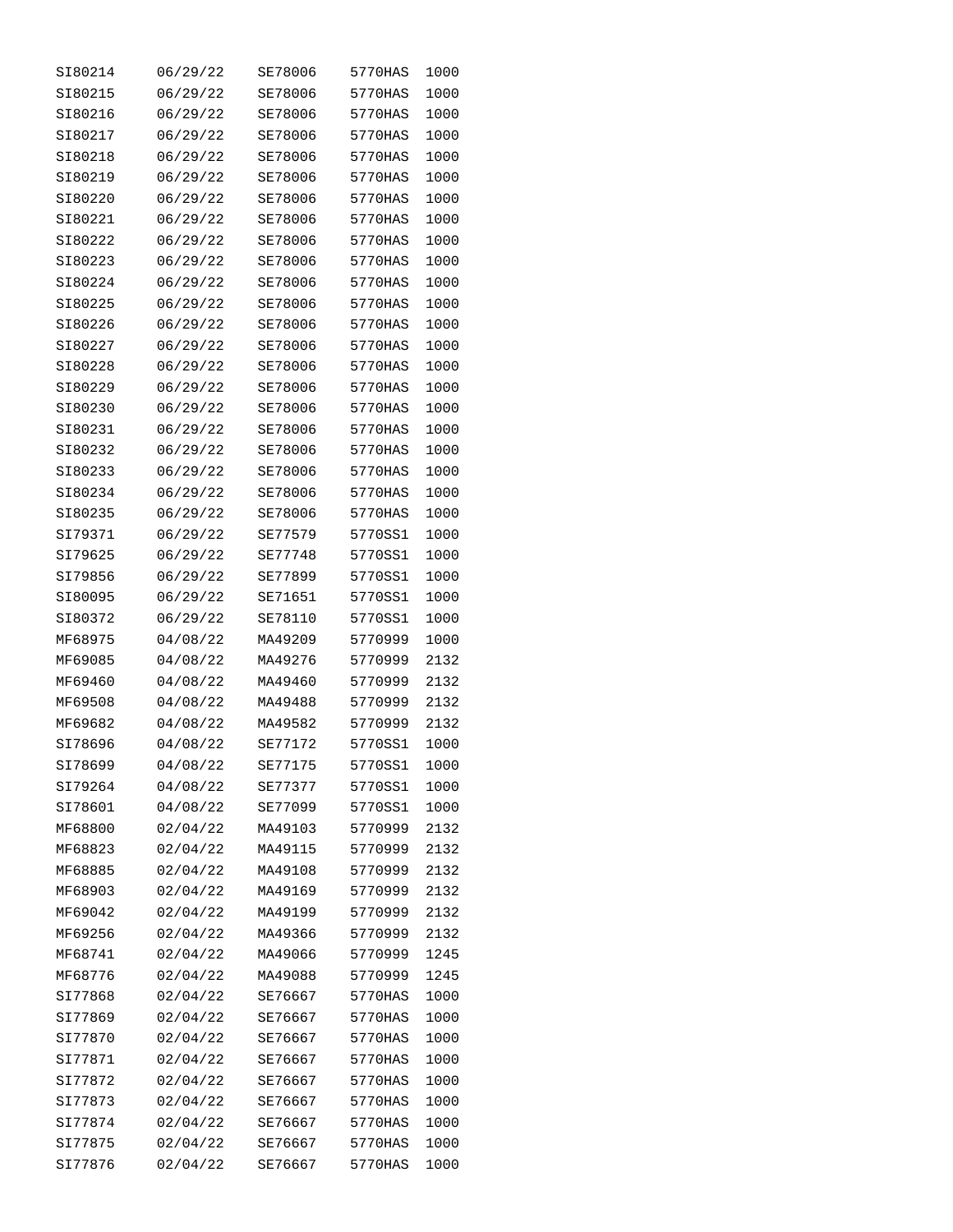| SI77877 | 02/04/22 | SE76667 | 5770HAS | 1000 |
|---------|----------|---------|---------|------|
| SI77878 | 02/04/22 | SE76667 | 5770HAS | 1000 |
| SI77879 | 02/04/22 | SE76667 | 5770HAS | 1000 |
| SI77880 | 02/04/22 | SE76667 | 5770HAS | 1000 |
| SI77881 | 02/04/22 | SE76667 | 5770HAS | 1000 |
| SI77882 | 02/04/22 | SE76667 | 5770HAS | 1000 |
| SI77883 | 02/04/22 | SE76667 | 5770HAS | 1000 |
| SI77884 | 02/04/22 | SE76667 | 5770HAS | 1000 |
| SI77885 | 02/04/22 | SE76667 | 5770HAS | 1000 |
| SI77886 | 02/04/22 | SE76667 | 5770HAS | 1000 |
| SI77887 | 02/04/22 | SE76667 | 5770HAS | 1000 |
| SI77888 | 02/04/22 | SE76667 | 5770HAS | 1000 |
| SI77889 | 02/04/22 | SE76667 | 5770HAS | 1000 |
| SI77890 | 02/04/22 | SE76667 | 5770HAS | 1000 |
| SI77891 | 02/04/22 | SE76667 | 5770HAS | 1000 |
| SI77892 | 02/04/22 | SE76667 | 5770HAS | 1000 |
| SI77893 | 02/04/22 | SE76667 | 5770HAS | 1000 |
| SI77894 | 02/04/22 | SE76667 | 5770HAS | 1000 |
| SI77895 | 02/04/22 | SE76667 | 5770HAS | 1000 |
| SI77896 | 02/04/22 | SE76667 | 5770HAS | 1000 |
| SI77897 | 02/04/22 | SE76667 | 5770HAS | 1000 |
| SI77845 | 02/04/22 | SE76663 | 5770HAS | 1000 |
| SI77846 | 02/04/22 | SE76667 | 5770HAS | 1000 |
| SI77847 | 02/04/22 | SE76667 | 5770HAS | 1000 |
| SI77848 | 02/04/22 | SE76667 | 5770HAS | 1000 |
| SI77849 | 02/04/22 | SE76667 | 5770HAS | 1000 |
| SI77850 | 02/04/22 | SE76667 | 5770HAS | 1000 |
| SI77852 | 02/04/22 | SE76667 | 5770HAS | 1000 |
| SI77853 | 02/04/22 | SE76667 | 5770HAS | 1000 |
| SI77854 | 02/04/22 | SE76667 | 5770HAS | 1000 |
| SI77855 | 02/04/22 | SE76667 | 5770HAS | 1000 |
| SI77856 | 02/04/22 | SE76667 | 5770HAS | 1000 |
| SI77857 | 02/04/22 | SE76667 | 5770HAS | 1000 |
| SI77858 | 02/04/22 | SE76667 | 5770HAS | 1000 |
| SI77859 | 02/04/22 | SE76667 | 5770HAS | 1000 |
| SI77860 | 02/04/22 | SE76667 | 5770HAS | 1000 |
| SI77861 | 02/04/22 | SE76667 | 5770HAS | 1000 |
| SI77862 | 02/04/22 | SE76667 | 5770HAS | 1000 |
| SI77863 | 02/04/22 | SE76667 | 5770HAS | 1000 |
| SI77864 | 02/04/22 | SE76667 | 5770HAS | 1000 |
| SI77865 | 02/04/22 | SE76667 | 5770HAS | 1000 |
| SI77866 | 02/04/22 | SE76667 | 5770HAS | 1000 |
| SI77867 | 02/04/22 | SE76667 | 5770HAS | 1000 |
| SI69687 | 02/04/22 | SE70773 | 5770SS1 | 9311 |
| SI74378 | 02/04/22 | SE74167 | 5770SS1 | 1000 |
| SI76765 | 02/04/22 | SE75871 | 5770SS1 | 1000 |
| SI76817 | 02/04/22 | SE75845 | 5770SS1 | 1000 |
| SI76840 | 02/04/22 | SE75910 | 5770SS1 | 1000 |
| SI77173 | 02/04/22 | SE75897 | 5770SS1 | 1000 |
| SI77347 | 02/04/22 | SE75322 | 5770SS1 | 1000 |
| SI78082 | 02/04/22 | SE75136 | 5770SS1 | 1000 |
| SI78544 | 02/04/22 | SE77074 | 5770SS1 | 1000 |
| SI78582 | 02/04/22 | SE77105 | 5770SS1 | 1000 |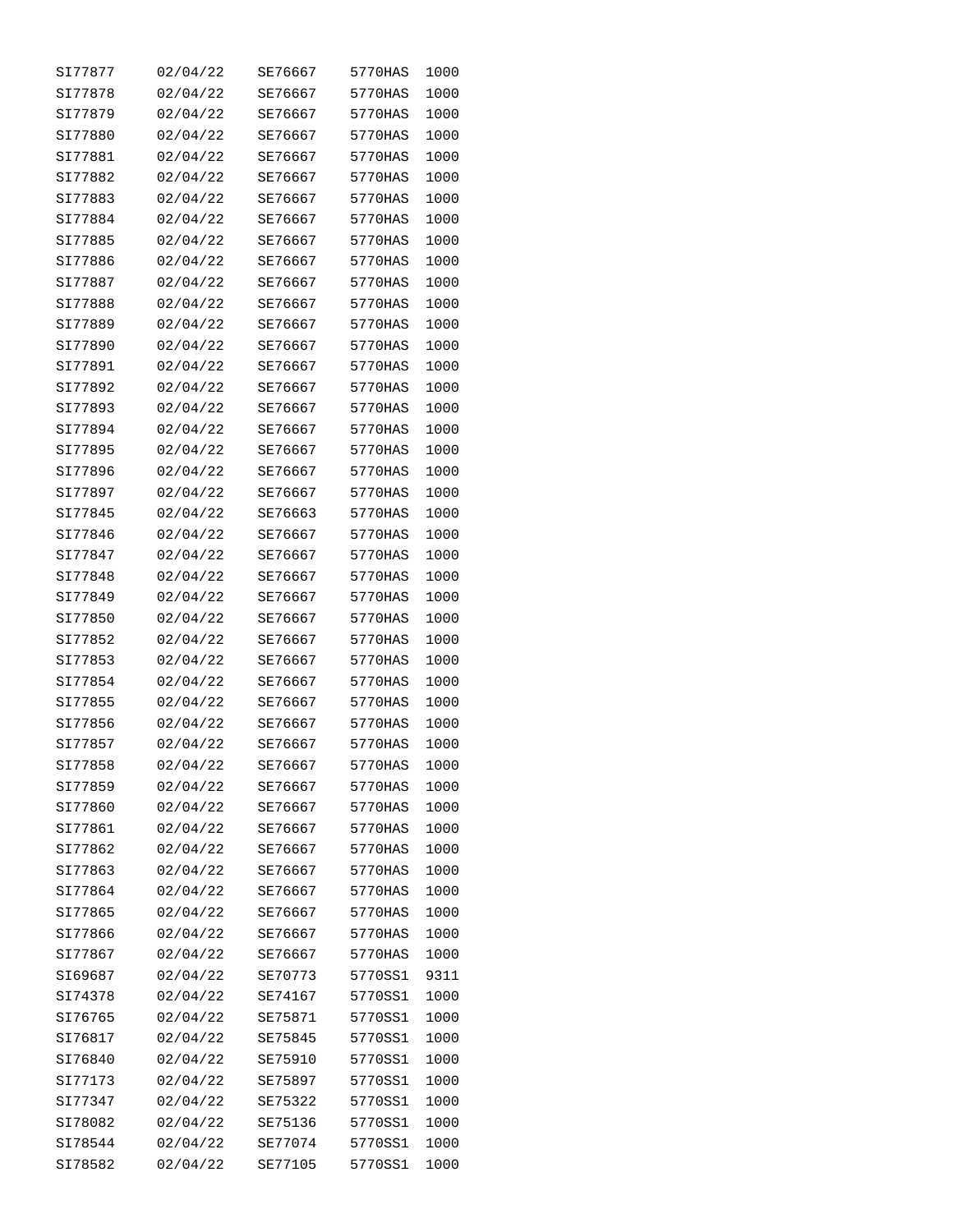| SI77548 | 02/04/22 | SE76387 | 5770SS1 | 1000 |
|---------|----------|---------|---------|------|
| SI77557 | 02/04/22 | SE76504 | 5770SS1 | 1000 |
| SI77790 | 02/04/22 | SE76664 | 5770SS1 | 2132 |
| SI66969 | 02/04/22 | SE68852 | 5770SS1 | 8242 |
| MF68479 | 07/07/21 | MA48908 | 5770999 | 1245 |
| MF68530 | 07/07/21 | MA48961 | 5770999 | 1245 |
| MF68592 | 07/07/21 | MA48972 | 5770999 | 1245 |
| MF68610 | 07/07/21 | MA49004 | 5770999 | 1245 |
| MF68711 | 07/07/21 | MA48919 | 5770999 | 1245 |
| MF65590 | 07/07/21 | MA47404 | 5770999 | 9116 |
| MF67314 | 07/07/21 | MA48341 | 5770999 | 1245 |
| MF68390 | 07/07/21 | MA48885 | 5770999 | 1245 |
| MF68409 | 07/07/21 | MA48899 | 5770999 | 1245 |
| SI76609 | 07/07/21 | SE75788 | 5770HAS | 1000 |
| SI76610 | 07/07/21 | SE75788 | 5770HAS | 1000 |
| SI76611 | 07/07/21 | SE75788 | 5770HAS | 1000 |
| SI76612 | 07/07/21 | SE75788 | 5770HAS | 1000 |
| SI76613 | 07/07/21 | SE75788 | 5770HAS | 1000 |
| SI76614 | 07/07/21 | SE75788 | 5770HAS | 1000 |
| SI76615 | 07/07/21 | SE75788 | 5770HAS | 1000 |
| SI76616 | 07/07/21 | SE75788 | 5770HAS | 1000 |
| SI76565 | 07/07/21 | SE75787 | 5770HAS | 1000 |
| SI76566 | 07/07/21 | SE75788 | 5770HAS | 1000 |
| SI76567 | 07/07/21 | SE75788 | 5770HAS | 1000 |
| SI76568 | 07/07/21 | SE75788 | 5770HAS | 1000 |
| SI76569 | 07/07/21 | SE75788 | 5770HAS | 1000 |
| SI76570 | 07/07/21 | SE75788 | 5770HAS | 1000 |
| SI76571 | 07/07/21 | SE75788 | 5770HAS | 1000 |
| SI76572 | 07/07/21 | SE75788 | 5770HAS | 1000 |
| SI76573 | 07/07/21 | SE75788 | 5770HAS | 1000 |
| SI76574 | 07/07/21 | SE75788 | 5770HAS | 1000 |
| SI76575 | 07/07/21 | SE75788 | 5770HAS | 1000 |
| SI76576 | 07/07/21 | SE75788 | 5770HAS | 1000 |
| SI76577 | 07/07/21 | SE75788 | 5770HAS | 1000 |
| SI76578 | 07/07/21 | SE75788 | 5770HAS | 1000 |
| SI76579 | 07/07/21 | SE75788 | 5770HAS | 1000 |
| SI76580 | 07/07/21 | SE75788 | 5770HAS | 1000 |
| SI76581 | 07/07/21 | SE75788 | 5770HAS | 1000 |
| SI76582 | 07/07/21 | SE75788 | 5770HAS | 1000 |
| SI76583 | 07/07/21 | SE75788 | 5770HAS | 1000 |
| SI76584 | 07/07/21 | SE75788 | 5770HAS | 1000 |
| SI76585 | 07/07/21 | SE75788 | 5770HAS | 1000 |
| SI76586 | 07/07/21 | SE75788 | 5770HAS | 1000 |
| SI76587 | 07/07/21 | SE75788 | 5770HAS | 1000 |
| SI76588 | 07/07/21 | SE75788 | 5770HAS | 1000 |
| SI76589 | 07/07/21 | SE75788 | 5770HAS | 1000 |
| SI76590 | 07/07/21 | SE75788 | 5770HAS | 1000 |
| SI76591 | 07/07/21 | SE75788 | 5770HAS | 1000 |
| SI76592 | 07/07/21 | SE75788 | 5770HAS | 1000 |
| SI76593 | 07/07/21 | SE75788 | 5770HAS | 1000 |
| SI76594 | 07/07/21 | SE75788 | 5770HAS | 1000 |
| SI76595 | 07/07/21 | SE75788 | 5770HAS | 1000 |
| SI76596 | 07/07/21 | SE75788 | 5770HAS | 1000 |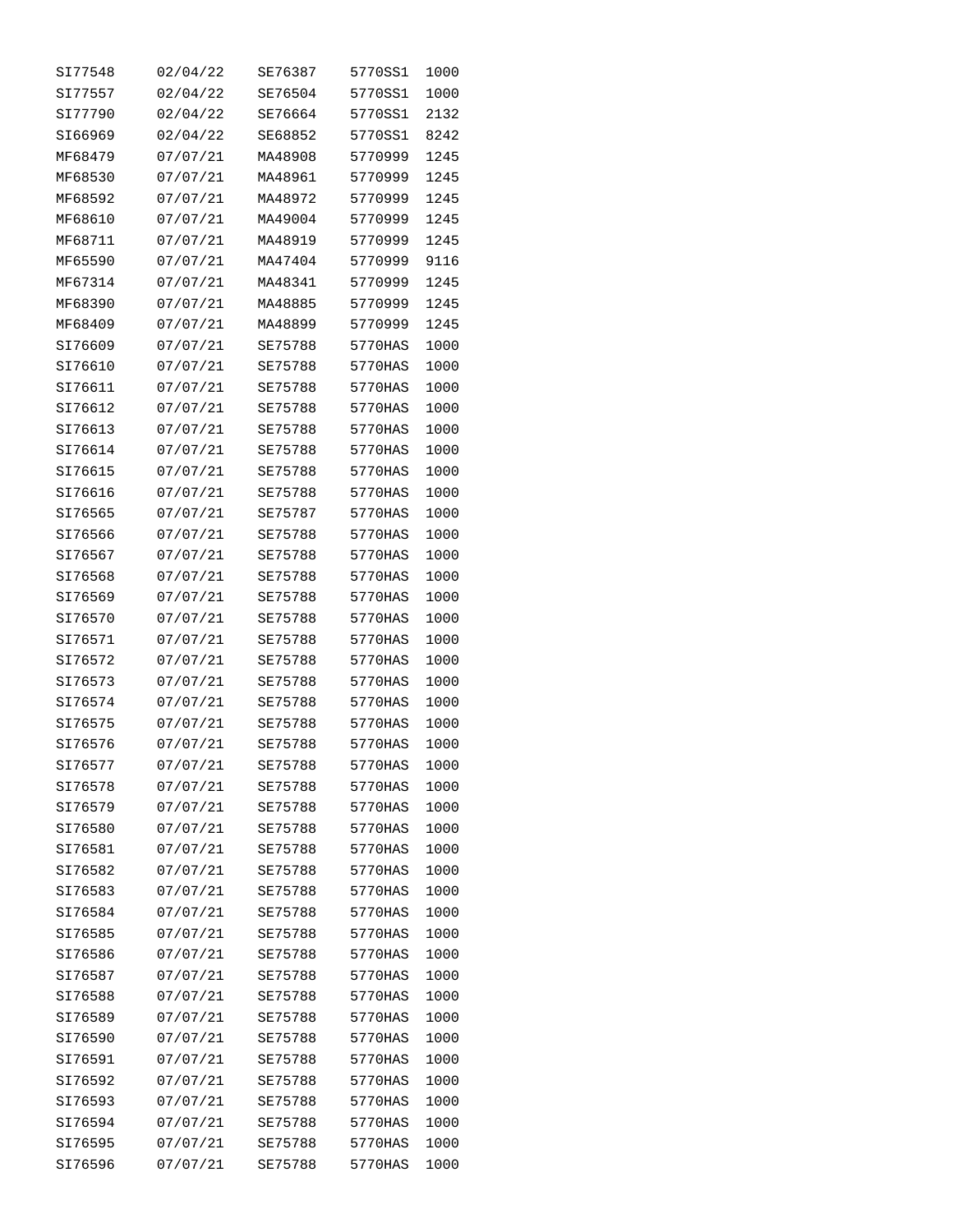| SI76597 | 07/07/21 | SE75788 | 5770HAS | 1000 |
|---------|----------|---------|---------|------|
| SI76598 | 07/07/21 | SE75788 | 5770HAS | 1000 |
| SI76599 | 07/07/21 | SE75788 | 5770HAS | 1000 |
| SI76600 | 07/07/21 | SE75788 | 5770HAS | 1000 |
| SI76601 | 07/07/21 | SE75788 | 5770HAS | 1000 |
| SI76602 | 07/07/21 | SE75788 | 5770HAS | 1000 |
| SI76603 | 07/07/21 | SE75788 | 5770HAS | 1000 |
| SI76604 | 07/07/21 | SE75788 | 5770HAS | 1000 |
| SI76605 | 07/07/21 | SE75788 | 5770HAS | 1000 |
| SI76606 | 07/07/21 | SE75788 | 5770HAS | 1000 |
| SI76607 | 07/07/21 | SE75788 | 5770HAS | 1000 |
| SI76608 | 07/07/21 | SE75788 | 5770HAS | 1000 |
| SI76212 | 07/07/21 | SE74751 | 5770SS1 | 1000 |
| SI76676 | 07/07/21 | SE75771 | 5770SS1 | 1000 |
| SI76266 | 07/07/21 | SE75533 | 5770SS1 | 1000 |
| SI76425 | 07/07/21 | SE75568 | 5770SS1 | 1000 |
| SI76553 | 07/07/21 | SE75766 | 5770SS1 | 1000 |
| SI75926 | 07/07/21 | SE75252 | 5770SS1 | 1000 |
| MF66388 | 04/09/21 | MA47823 | 5770999 | 9311 |
| MF66603 | 04/09/21 | MA47948 | 5770999 | 0128 |
| MF67695 | 04/09/21 | MA48550 | 5770999 | 0310 |
| MF67786 | 04/09/21 | MA48604 | 5770999 | 1098 |
| MF68297 | 04/09/21 | MA48847 | 5770999 | 1098 |
| MF61318 | 04/09/21 | MA45246 | 5770999 | 6085 |
| MF62026 | 04/09/21 | MA45593 | 5770999 | 6299 |
| MF62994 | 04/09/21 | MA46080 | 5770999 | 7061 |
| MF63983 | 04/09/21 | MA46512 | 5770999 | 8025 |
| MF65061 | 04/09/21 | MA47126 | 5770999 | 8242 |
| MF65878 | 04/09/21 | MA47587 | 5770999 | 9311 |
| SI75473 | 04/09/21 | SE75168 | 5770HAS | 1000 |
| SI75474 | 04/09/21 | SE75168 | 5770HAS | 1000 |
| SI75475 | 04/09/21 | SE75168 | 5770HAS | 1000 |
| SI75476 | 04/09/21 | SE75168 | 5770HAS | 1000 |
| SI75477 | 04/09/21 | SE75168 | 5770HAS | 1000 |
| SI75478 | 04/09/21 | SE75168 | 5770HAS | 1000 |
| SI75479 | 04/09/21 | SE75168 | 5770HAS | 1000 |
| SI75480 | 04/09/21 | SE75168 | 5770HAS | 1000 |
| SI75481 | 04/09/21 | SE75168 | 5770HAS | 1000 |
| SI75482 | 04/09/21 | SE75168 | 5770HAS | 1000 |
| SI75483 | 04/09/21 | SE75168 | 5770HAS | 1000 |
| SI75484 | 04/09/21 | SE75168 | 5770HAS | 1000 |
| SI75485 | 04/09/21 | SE75168 | 5770HAS | 1000 |
| SI75486 | 04/09/21 | SE75168 | 5770HAS | 1000 |
| SI75487 | 04/09/21 | SE75168 | 5770HAS | 1000 |
| SI75488 | 04/09/21 | SE75168 | 5770HAS | 1000 |
| SI75489 | 04/09/21 | SE75168 | 5770HAS | 1000 |
| SI75490 | 04/09/21 | SE75168 | 5770HAS | 1000 |
| SI75491 | 04/09/21 | SE75168 | 5770HAS | 1000 |
| SI75492 | 04/09/21 | SE75168 | 5770HAS | 1000 |
| SI75493 | 04/09/21 | SE75168 | 5770HAS | 1000 |
| SI75494 | 04/09/21 | SE75168 | 5770HAS | 1000 |
| SI75495 | 04/09/21 | SE75168 | 5770HAS | 1000 |
| SI75496 | 04/09/21 | SE75168 | 5770HAS | 1000 |
|         |          |         |         |      |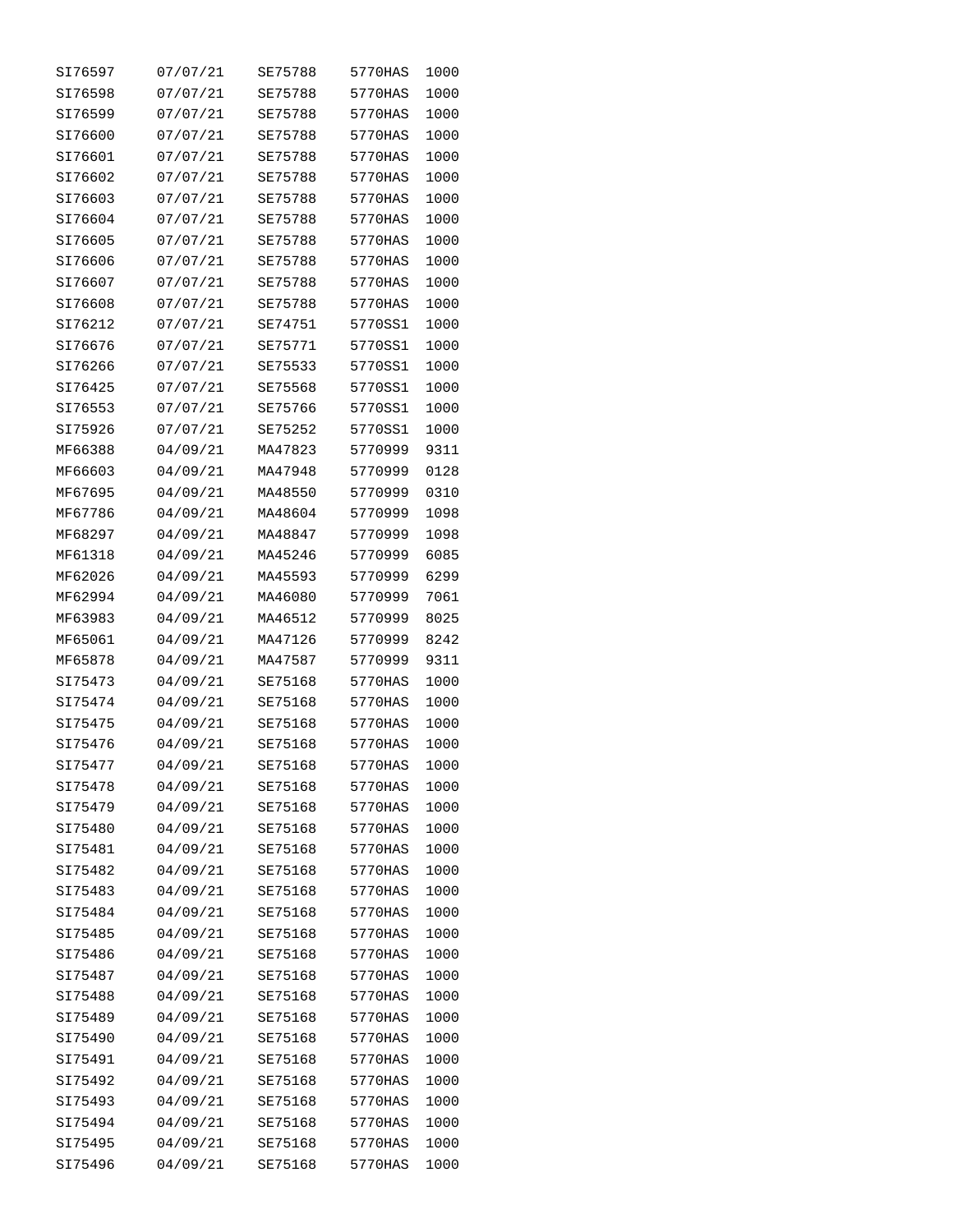| SI75497 | 04/09/21 | SE75168 | 5770HAS | 1000 |
|---------|----------|---------|---------|------|
| SI75498 | 04/09/21 | SE75168 | 5770HAS | 1000 |
| SI75499 | 04/09/21 | SE75168 | 5770HAS | 1000 |
| SI75500 | 04/09/21 | SE75168 | 5770HAS | 1000 |
| SI75501 | 04/09/21 | SE75168 | 5770HAS | 1000 |
| SI75502 | 04/09/21 | SE75168 | 5770HAS | 1000 |
| SI75503 | 04/09/21 | SE75168 | 5770HAS | 1000 |
| SI75504 | 04/09/21 | SE75168 | 5770HAS | 1000 |
| SI75505 | 04/09/21 | SE75168 | 5770HAS | 1000 |
| SI75506 | 04/09/21 | SE75168 | 5770HAS | 1000 |
| SI75507 | 04/09/21 | SE75168 | 5770HAS | 1000 |
| SI75508 | 04/09/21 | SE75168 | 5770HAS | 1000 |
| SI75509 | 04/09/21 | SE75168 | 5770HAS | 1000 |
| SI75510 | 04/09/21 | SE75168 | 5770HAS | 1000 |
| SI75511 | 04/09/21 | SE75168 | 5770HAS | 1000 |
| SI75512 | 04/09/21 | SE75168 | 5770HAS | 1000 |
|         |          | SE75168 |         |      |
| SI75513 | 04/09/21 |         | 5770HAS | 1000 |
| SI75514 | 04/09/21 | SE75168 | 5770HAS | 1000 |
| SI75515 | 04/09/21 | SE75168 | 5770HAS | 1000 |
| SI75516 | 04/09/21 | SE75168 | 5770HAS | 1000 |
| SI75517 | 04/09/21 | SE75168 | 5770HAS | 1000 |
| SI75466 | 04/09/21 | SE75118 | 5770HAS | 1000 |
| SI75467 | 04/09/21 | SE75168 | 5770HAS | 1000 |
| SI75468 | 04/09/21 | SE75168 | 5770HAS | 1000 |
| SI75469 | 04/09/21 | SE75168 | 5770HAS | 1000 |
| SI75470 | 04/09/21 | SE75168 | 5770HAS | 1000 |
| SI75471 | 04/09/21 | SE75168 | 5770HAS | 1000 |
| SI75472 | 04/09/21 | SE75168 | 5770HAS | 1000 |
| SI75290 | 04/09/21 | SE74778 | 5770SS1 | 1000 |
| SI75302 | 04/09/21 | SE75016 | 5770SS1 | 1000 |
| SI75340 | 04/09/21 | SE74956 | 5770SS1 | 1000 |
| SI73497 | 04/09/21 | SE73602 | 5770SS1 | 0310 |
| SI75173 | 04/09/21 | SE74918 | 5770SS1 | 1000 |
| SI75236 | 04/09/21 | SE74971 | 5770SS1 | 1098 |
| MF67866 | 01/08/21 | MA48539 | 5770999 | 1098 |
| MF67873 | 01/08/21 | MA48648 | 5770999 | 1098 |
| MF67881 | 01/08/21 | MA48506 | 5770999 | 1098 |
| MF67974 | 01/08/21 | MA48683 | 5770999 | 1098 |
| MF68244 | 01/08/21 | MA48809 | 5770999 | 1098 |
| MF60961 | 01/08/21 | MA44846 | 5770999 | 6085 |
| MF62604 | 01/08/21 | MA45824 | 5770999 | 7061 |
| MF63397 | 01/08/21 | MA46261 | 5770999 | 7283 |
| MF64278 | 01/08/21 | MA46708 | 5770999 | 8025 |
| MF64564 | 01/08/21 | MA46863 | 5770999 | 8242 |
| MF66150 | 01/08/21 | MA47634 | 5770999 | 9311 |
| MF66476 | 01/08/21 | MA47871 | 5770999 | 9311 |
| MF66798 | 01/08/21 | MA47940 | 5770999 | 0128 |
| MF67420 | 01/08/21 | MA48388 | 5770999 | 0310 |
| MF67604 | 01/08/21 | MA48435 | 5770999 | 0310 |
| MF67659 | 01/08/21 | MA48498 | 5770999 | 0310 |
| MF67865 | 01/08/21 | MA48538 | 5770999 | 1098 |
| SI74945 | 01/08/21 | SE74773 | 5770HAS | 1000 |
| SI74946 | 01/08/21 | SE74773 | 5770HAS | 1000 |
|         |          |         |         |      |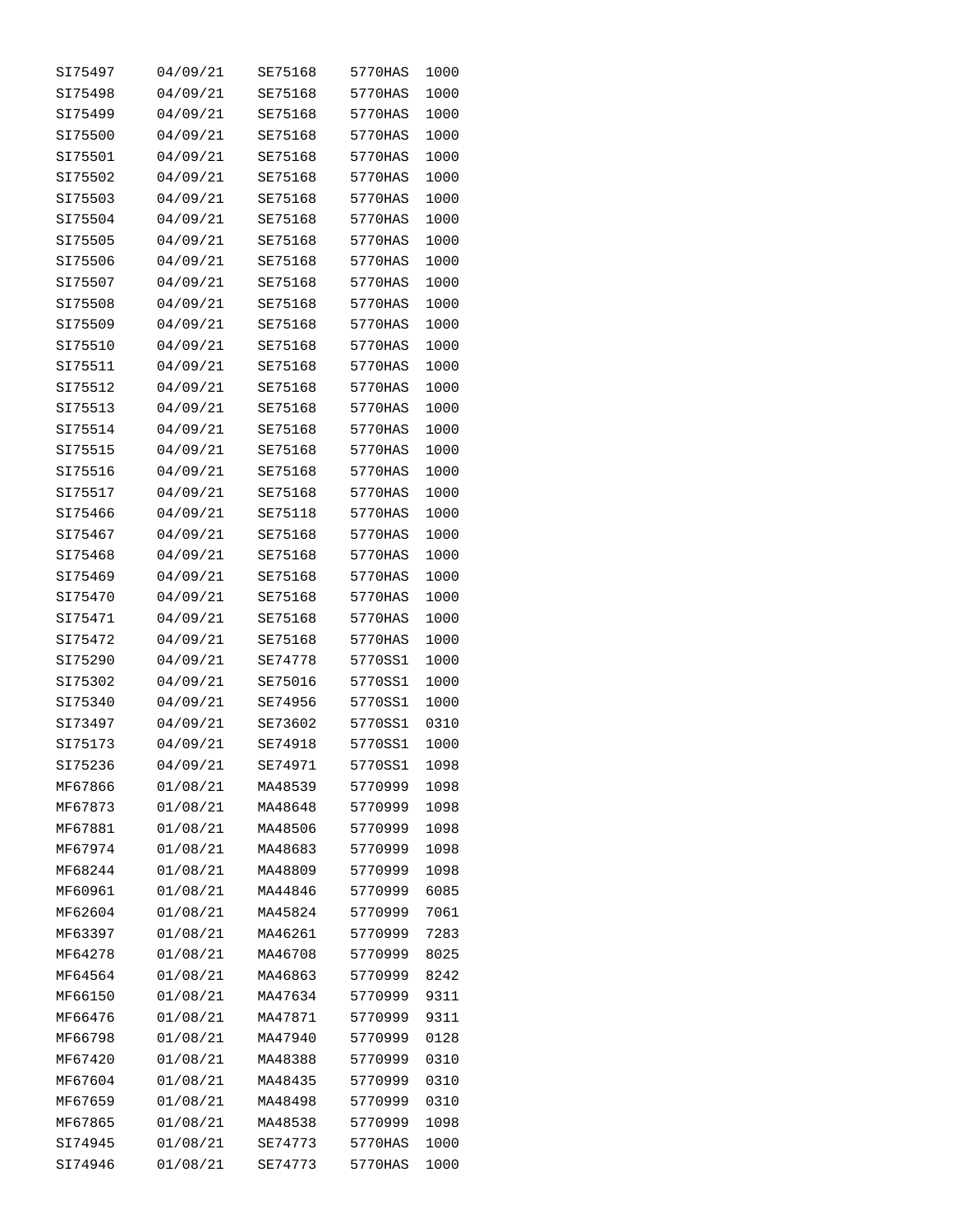| SI74947 | 01/08/21 | SE74773 | 5770HAS | 1000 |
|---------|----------|---------|---------|------|
| SI74948 | 01/08/21 | SE74773 | 5770HAS | 1000 |
| SI74949 | 01/08/21 | SE74773 | 5770HAS | 1000 |
| SI74950 | 01/08/21 | SE74773 | 5770HAS | 1000 |
| SI74951 | 01/08/21 | SE74773 | 5770HAS | 1000 |
| SI74952 | 01/08/21 | SE74773 | 5770HAS | 1000 |
| SI74953 | 01/08/21 | SE74773 | 5770HAS | 1000 |
| SI74954 | 01/08/21 | SE74773 | 5770HAS | 1000 |
| SI74955 | 01/08/21 | SE74773 | 5770HAS | 1000 |
| SI74956 | 01/08/21 | SE74773 | 5770HAS | 1000 |
| SI74957 | 01/08/21 | SE74773 | 5770HAS | 1000 |
| SI74958 | 01/08/21 | SE74773 | 5770HAS | 1000 |
| SI74959 | 01/08/21 | SE74773 | 5770HAS | 1000 |
| SI74960 | 01/08/21 | SE74773 | 5770HAS | 1000 |
| SI74961 | 01/08/21 | SE74773 | 5770HAS | 1000 |
| SI74962 | 01/08/21 | SE74773 | 5770HAS | 1000 |
| SI74963 | 01/08/21 | SE74773 | 5770HAS | 1000 |
| SI74964 | 01/08/21 | SE74773 | 5770HAS | 1000 |
| SI74965 | 01/08/21 | SE74773 | 5770HAS | 1000 |
| SI74966 | 01/08/21 | SE74773 | 5770HAS | 1000 |
| SI74967 | 01/08/21 | SE74773 | 5770HAS | 1000 |
| SI74968 | 01/08/21 | SE74773 | 5770HAS | 1000 |
| SI74969 | 01/08/21 | SE74773 | 5770HAS | 1000 |
| SI74971 | 01/08/21 | SE74773 | 5770HAS | 1000 |
| SI74972 | 01/08/21 | SE74773 | 5770HAS | 1000 |
| SI74973 | 01/08/21 | SE74773 | 5770HAS | 1000 |
| SI74921 | 01/08/21 | SE74768 | 5770HAS | 1000 |
| SI74922 | 01/08/21 | SE74773 | 5770HAS | 1000 |
| SI74923 | 01/08/21 | SE74773 | 5770HAS | 1000 |
| SI74924 | 01/08/21 | SE74773 | 5770HAS | 1000 |
| SI74925 | 01/08/21 | SE74773 | 5770HAS | 1000 |
| SI74926 | 01/08/21 | SE74773 | 5770HAS | 1000 |
| SI74927 | 01/08/21 | SE74773 | 5770HAS | 1000 |
| SI74928 | 01/08/21 | SE74773 | 5770HAS | 1000 |
| SI74929 | 01/08/21 | SE74773 | 5770HAS | 1000 |
| SI74930 | 01/08/21 | SE74773 | 5770HAS | 1000 |
| SI74931 | 01/08/21 | SE74773 | 5770HAS | 1000 |
| SI74932 | 01/08/21 | SE74773 | 5770HAS | 1000 |
| SI74933 | 01/08/21 | SE74773 | 5770HAS | 1000 |
| SI74934 | 01/08/21 | SE74773 | 5770HAS | 1000 |
| SI74935 | 01/08/21 | SE74773 | 5770HAS | 1000 |
| SI74936 | 01/08/21 | SE74773 | 5770HAS | 1000 |
| SI74937 | 01/08/21 | SE74773 | 5770HAS | 1000 |
| SI74938 | 01/08/21 | SE74773 | 5770HAS | 1000 |
| SI74939 | 01/08/21 | SE74773 | 5770HAS | 1000 |
| SI74940 | 01/08/21 | SE74773 | 5770HAS | 1000 |
| SI74941 | 01/08/21 | SE74773 | 5770HAS | 1000 |
| SI74942 | 01/08/21 | SE74773 | 5770HAS | 1000 |
| SI74943 | 01/08/21 | SE74773 | 5770HAS | 1000 |
| SI74944 | 01/08/21 | SE74773 | 5770HAS | 1000 |
| SI73544 | 01/08/21 | SE73810 | 5770SS1 | 1000 |
| SI74030 | 01/08/21 | SE74182 | 5770SS1 | 1000 |
| SI74188 | 01/08/21 | SE74272 | 5770SS1 | 1000 |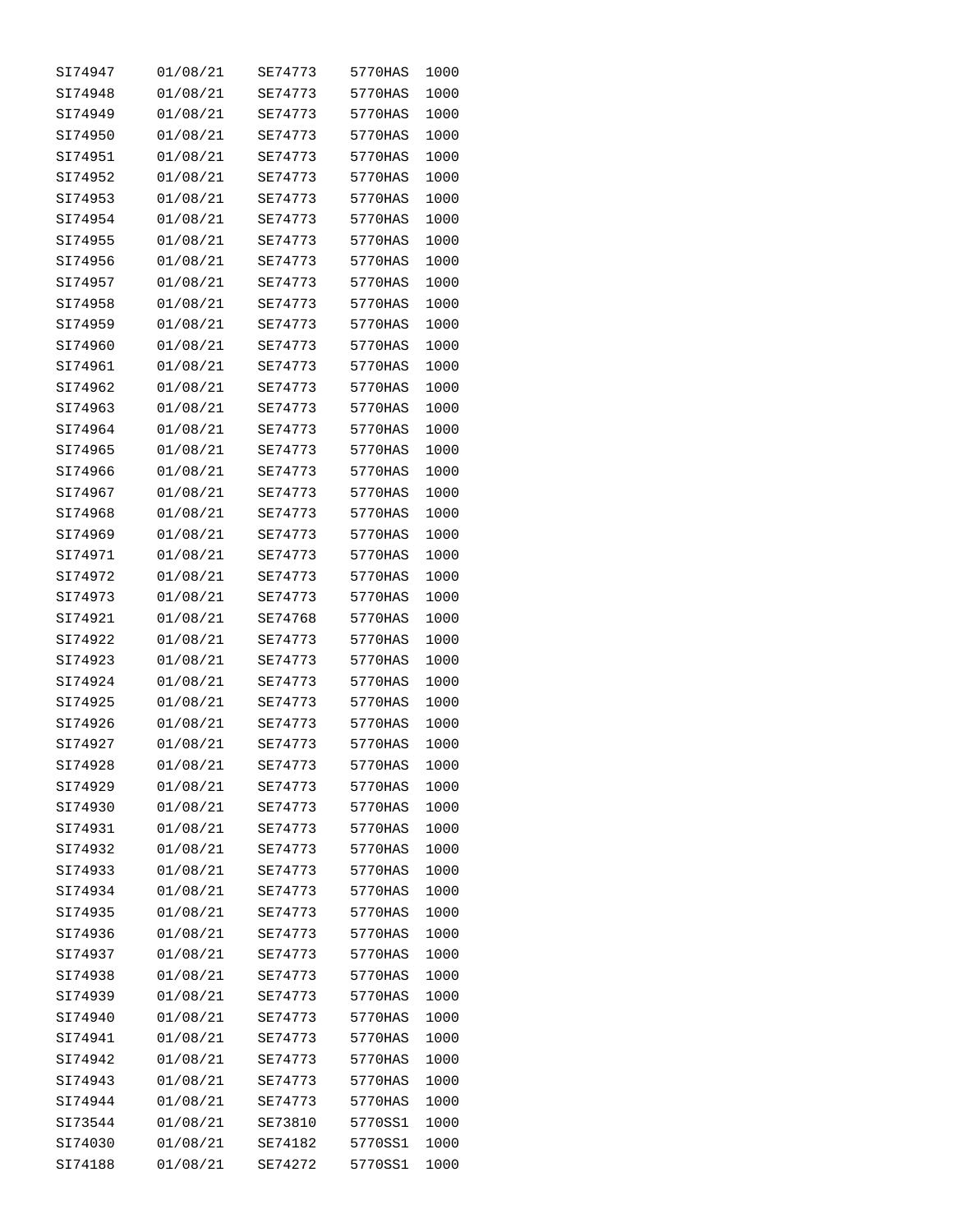| SI74993 | 01/08/21 | SE74485 | 5770SS1 | 1000 |
|---------|----------|---------|---------|------|
| SI75017 | 01/08/21 | SE74766 | 5770SS1 | 1000 |
| SI75107 | 01/08/21 | SE74857 | 5770SS1 | 1000 |
| SI74396 | 01/08/21 | SE73542 | 5770SS1 | 1098 |
| SI74504 | 01/08/21 | SE74509 | 5770SS1 | 1098 |
| SI74529 | 01/08/21 | SE74526 | 5770SS1 | 1000 |
| SI74698 | 01/08/21 | SE74597 | 5770SS1 | 1000 |
| MF67423 | 06/26/20 | MA48393 | 5770999 | 0310 |
| MF66979 | 06/26/20 | MA48153 | 5770999 | 0310 |
| MF67194 | 06/26/20 | MA48253 | 5770999 | 0310 |
| MF67294 | 06/26/20 | MA48331 | 5770999 | 0310 |
| SI73520 | 06/26/20 | SE73805 | 5770HAS | 1000 |
| SI73136 | 06/26/20 | SE73514 | 5770SS1 | 1000 |
| SI73203 | 06/26/20 | SE73552 | 5770SS1 | 1000 |
| MF66927 | 04/16/20 | MA48120 | 5770999 | 0128 |
| MF67188 | 04/16/20 | MA48287 | 5770999 | 0310 |
| MF66753 | 04/16/20 | MA48031 | 5770999 | 0128 |
| MF66850 | 04/16/20 | MA48079 | 5770999 | 0128 |
| SI72445 |          |         |         |      |
| SI72446 | 04/16/20 | SE73119 | 5770HAS | 1000 |
|         | 04/16/20 | SE73119 | 5770HAS | 1000 |
| SI72447 | 04/16/20 | SE73119 | 5770HAS | 1000 |
| SI72448 | 04/16/20 | SE73119 | 5770HAS | 1000 |
| SI72449 | 04/16/20 | SE73119 | 5770HAS | 1000 |
| SI72450 | 04/16/20 | SE73119 | 5770HAS | 1000 |
| SI72451 | 04/16/20 | SE73119 | 5770HAS | 1000 |
| SI72452 | 04/16/20 | SE73119 | 5770HAS | 1000 |
| SI72454 | 04/16/20 | SE73119 | 5770HAS | 1000 |
| SI72455 | 04/16/20 | SE73119 | 5770HAS | 1000 |
| SI72456 | 04/16/20 | SE73119 | 5770HAS | 1000 |
| SI72457 | 04/16/20 | SE73119 | 5770HAS | 1000 |
| SI72458 | 04/16/20 | SE73119 | 5770HAS | 1000 |
| SI72459 | 04/16/20 | SE73119 | 5770HAS | 1000 |
| SI72460 | 04/16/20 | SE73119 | 5770HAS | 1000 |
| SI72461 | 04/16/20 | SE73119 | 5770HAS | 1000 |
| SI72462 | 04/16/20 | SE73119 | 5770HAS | 1000 |
| SI72463 | 04/16/20 | SE73119 | 5770HAS | 1000 |
| SI72464 | 04/16/20 | SE73119 | 5770HAS | 1000 |
| SI72465 | 04/16/20 | SE73119 | 5770HAS | 1000 |
| SI72466 | 04/16/20 | SE73119 | 5770HAS | 1000 |
| SI72467 | 04/16/20 | SE73119 | 5770HAS | 1000 |
| SI72468 | 04/16/20 | SE73119 | 5770HAS | 1000 |
| SI72469 | 04/16/20 | SE73119 | 5770HAS | 1000 |
| SI72470 | 04/16/20 | SE73119 | 5770HAS | 1000 |
| SI72471 | 04/16/20 | SE73119 | 5770HAS | 1000 |
| SI72472 | 04/16/20 | SE73119 | 5770HAS | 1000 |
| SI72473 | 04/16/20 | SE73119 | 5770HAS | 1000 |
| SI72474 | 04/16/20 | SE73119 | 5770HAS | 1000 |
| SI72475 | 04/16/20 | SE73119 | 5770HAS | 1000 |
| SI72476 | 04/16/20 | SE73119 | 5770HAS | 1000 |
| SI72477 | 04/16/20 | SE73119 | 5770HAS | 1000 |
| SI72478 | 04/16/20 | SE73119 | 5770HAS | 1000 |
| SI72479 | 04/16/20 | SE73119 | 5770HAS | 1000 |
| SI72480 | 04/16/20 | SE73119 | 5770HAS | 1000 |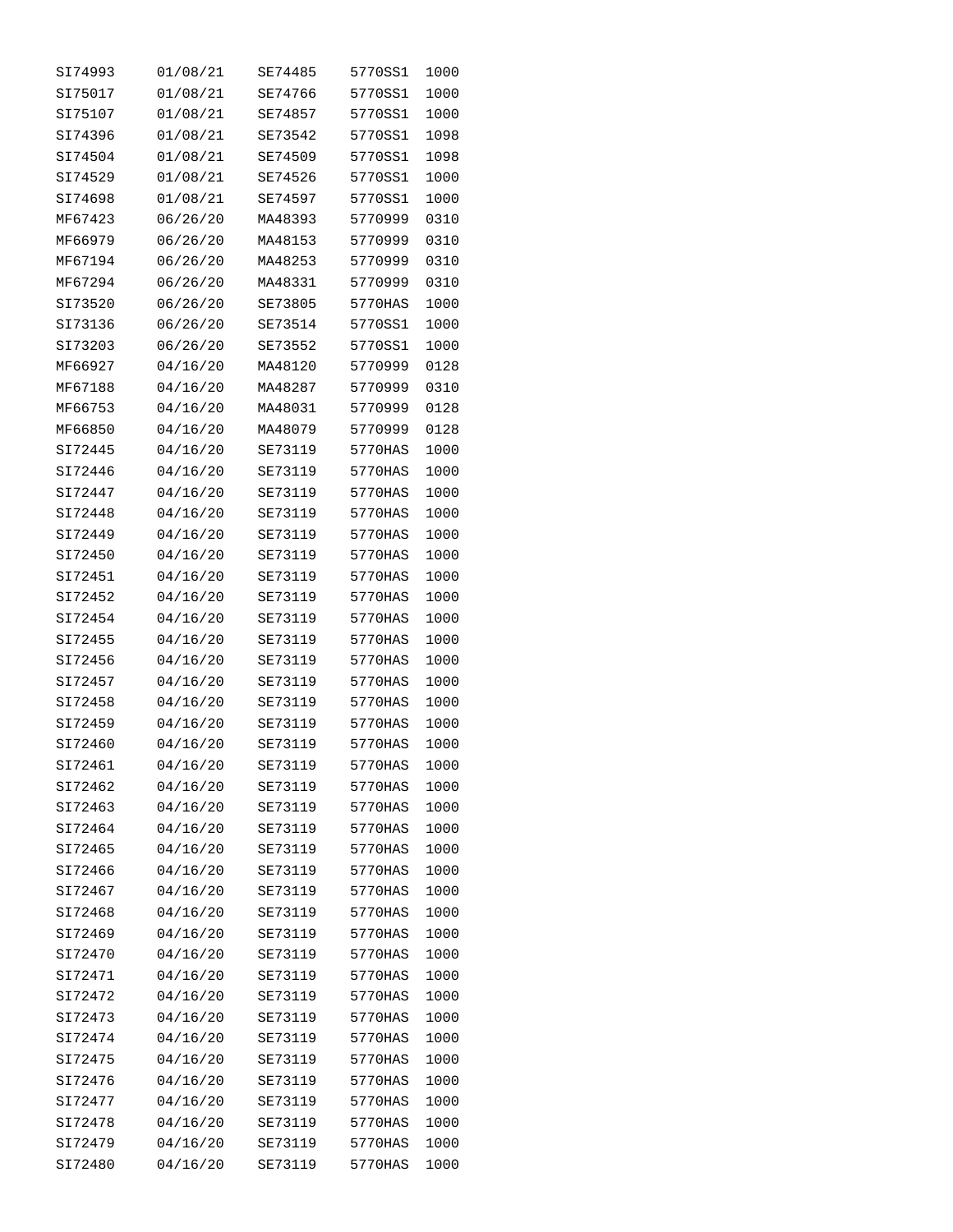| SI72481 | 04/16/20 | SE73119 | 5770HAS | 1000 |
|---------|----------|---------|---------|------|
| SI72482 | 04/16/20 | SE73119 | 5770HAS | 1000 |
| SI72485 | 04/16/20 | SE73119 | 5770HAS | 1000 |
| SI72487 | 04/16/20 | SE73119 | 5770HAS | 1000 |
| SI72488 | 04/16/20 | SE73119 | 5770HAS | 1000 |
| SI72489 | 04/16/20 | SE73119 | 5770HAS | 1000 |
| SI72490 | 04/16/20 | SE73119 | 5770HAS | 1000 |
| SI72491 | 04/16/20 | SE73119 | 5770HAS | 1000 |
| SI72492 | 04/16/20 | SE73119 | 5770HAS | 1000 |
| SI72493 | 04/16/20 | SE73119 | 5770HAS | 1000 |
| SI72494 | 04/16/20 | SE73119 | 5770HAS | 1000 |
| SI72439 | 04/16/20 | SE67378 | 5770HAS | 1000 |
| SI72440 | 04/16/20 | SE73119 | 5770HAS | 1000 |
| SI72441 | 04/16/20 | SE73119 | 5770HAS | 1000 |
| SI72442 | 04/16/20 | SE73119 | 5770HAS | 1000 |
| SI72443 | 04/16/20 | SE73119 | 5770HAS | 1000 |
| SI72444 | 04/16/20 | SE73119 | 5770HAS | 1000 |
| SI71928 | 04/16/20 | SE72754 | 5770SS1 | 1000 |
| SI72832 | 04/16/20 | SE73333 | 5770SS1 | 1000 |
| SI72193 | 04/16/20 | SE72931 | 5770SS1 | 1000 |
| SI72228 | 04/16/20 | SE73019 | 5770SS1 | 1000 |
| SI72312 | 04/16/20 | SE72932 | 5770SS1 | 1000 |
| SI71882 | 04/16/20 | SE72721 | 5770SS1 | 1000 |
| MF66468 | 01/13/20 | MA47866 | 5770999 | 9311 |
| MF66474 | 01/13/20 | MA47870 | 5770999 | 9311 |
| MF66678 | 01/13/20 | MA47931 | 5770999 | 0128 |
| MF66713 | 01/13/20 | MA48008 | 5770999 | 0128 |
| MF66719 | 01/13/20 | MA47997 | 5770999 | 0128 |
| MF66765 | 01/13/20 | MA47842 | 5770999 | 0128 |
| MF66830 | 01/13/20 | MA48066 | 5770999 | 0128 |
| MF66891 | 01/13/20 | MA48078 | 5770999 | 0128 |
| MF66106 | 01/13/20 | MA47601 | 5770999 | 9311 |
| MF66343 | 01/13/20 | MA47267 | 5770999 | 9311 |
| MF66369 | 01/13/20 | MA47811 | 5770999 | 9311 |
| SI71480 | 01/13/20 | SE71819 | 5770HAS | 1000 |
| SI71093 | 01/13/20 | SE72157 | 5770SS1 | 1000 |
| SI71553 | 01/13/20 | SE72473 | 5770SS1 | 1000 |
| SI71587 | 01/13/20 | SE72279 | 5770SS1 | 1000 |
| SI71826 | 01/13/20 | SE72549 | 5770SS1 | 1000 |
| MF65530 | 06/28/19 | MA47336 | 5770999 | 9116 |
| MF65975 | 06/28/19 | MA47639 | 5770999 | 9311 |
| MF66263 | 06/28/19 | MA47767 | 5770999 | 9311 |
| MF66280 | 06/28/19 | MA47742 | 5770999 | 9311 |
| SI70186 | 06/28/19 | SE69755 | 5770HAS | 1000 |
| SI69959 | 06/28/19 | SE67394 | 5770SS1 | 9311 |
| SI70051 | 06/28/19 | SE71316 | 5770SS1 | 9311 |
| SI70102 | 06/28/19 | SE68652 | 5770SS1 | 9311 |
| SI70170 | 06/28/19 | SE69732 | 5770SS1 | 1000 |
| SI68914 | 06/28/19 | SE70378 | 5770SS1 | 9311 |
| SI70275 | 06/28/19 | SE71515 | 5770SS1 | 9311 |
| SI70370 | 06/28/19 | SE70912 | 5770SS1 | 1000 |
| MF64963 | 04/19/19 | MA46847 | 5770999 | 9116 |
| MF64999 | 04/19/19 | MA46597 | 5770999 | 9116 |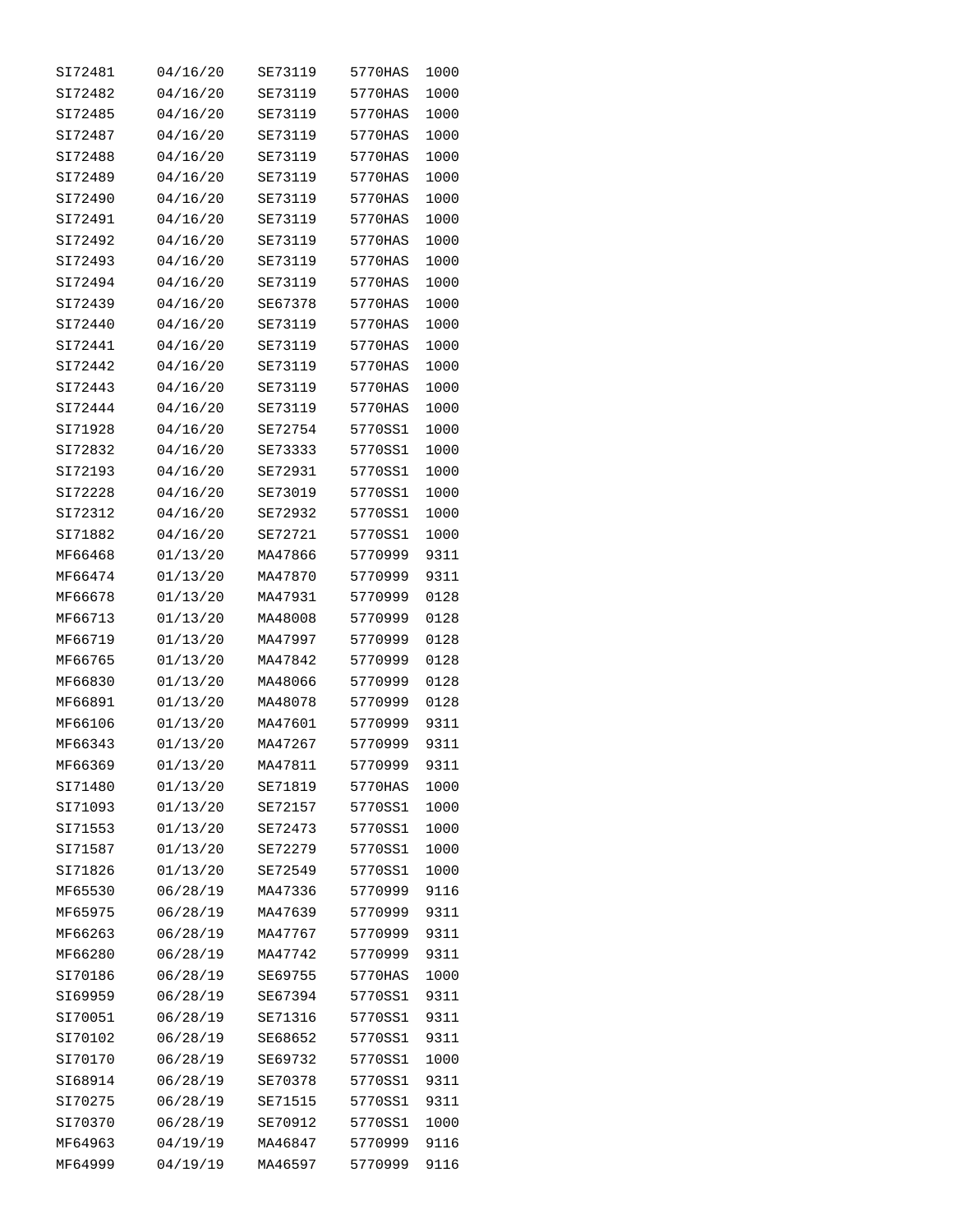| MF65413 | 04/19/19 | MA47316 | 5770999 | 9116 |
|---------|----------|---------|---------|------|
| MF65452 | 04/19/19 | MA47306 | 5770999 | 9116 |
| MF65541 | 04/19/19 | MA47233 | 5770999 | 9116 |
| MF65573 | 04/19/19 | MA47400 | 5770999 | 9116 |
| MF65623 | 04/19/19 | MA47380 | 5770999 | 9116 |
| MF65968 | 04/19/19 | MA47438 | 5770999 | 9311 |
| MF61273 | 04/19/19 | MA45206 | 5770999 | 6085 |
| MF61449 | 04/19/19 | MA44997 | 5770999 | 6085 |
| MF62490 | 04/19/19 | MA44187 | 5770999 | 6299 |
| MF63094 | 04/19/19 | MA46086 | 5770999 | 7283 |
| MF63742 | 04/19/19 | MA46427 | 5770999 | 7283 |
| MF63792 | 04/19/19 | MA46463 | 5770999 | 7283 |
| MF64140 | 04/19/19 | MA46623 | 5770999 | 8025 |
| MF64299 | 04/19/19 | MA46541 | 5770999 | 8025 |
| MF64528 | 04/19/19 | MA46797 | 5770999 | 8242 |
| MF64570 | 04/19/19 | MA46343 | 5770999 | 8242 |
| SI69277 | 04/19/19 | SE70743 | 5770HAS | 1000 |
| SI69278 | 04/19/19 | SE70743 | 5770HAS | 1000 |
| SI69279 | 04/19/19 | SE70743 | 5770HAS | 1000 |
| SI69280 | 04/19/19 | SE70743 | 5770HAS | 1000 |
| SI69281 | 04/19/19 | SE70743 | 5770HAS | 1000 |
| SI69282 | 04/19/19 | SE70743 | 5770HAS | 1000 |
| SI69283 | 04/19/19 | SE70743 | 5770HAS | 1000 |
| SI69284 | 04/19/19 | SE70743 | 5770HAS | 1000 |
| SI69233 | 04/19/19 | SE70742 | 5770HAS | 1000 |
| SI69234 | 04/19/19 | SE70743 | 5770HAS | 1000 |
| SI69235 | 04/19/19 | SE70743 | 5770HAS | 1000 |
| SI69236 | 04/19/19 | SE70743 | 5770HAS | 1000 |
| SI69237 | 04/19/19 | SE70743 | 5770HAS | 1000 |
| SI69238 | 04/19/19 | SE70743 | 5770HAS | 1000 |
| SI69239 | 04/19/19 | SE70743 | 5770HAS | 1000 |
| SI69240 | 04/19/19 | SE70743 | 5770HAS | 1000 |
| SI69241 | 04/19/19 | SE70743 | 5770HAS | 1000 |
| SI69242 | 04/19/19 | SE70743 | 5770HAS | 1000 |
| SI69243 | 04/19/19 | SE70743 | 5770HAS | 1000 |
| SI69244 | 04/19/19 | SE70743 | 5770HAS | 1000 |
| SI69245 | 04/19/19 | SE70743 | 5770HAS | 1000 |
| SI69246 | 04/19/19 | SE70743 | 5770HAS | 1000 |
| SI69247 | 04/19/19 | SE70743 | 5770HAS | 1000 |
| SI69248 | 04/19/19 | SE70743 | 5770HAS | 1000 |
| SI69249 | 04/19/19 | SE70743 | 5770HAS | 1000 |
| SI69250 | 04/19/19 | SE70743 | 5770HAS | 1000 |
| SI69251 | 04/19/19 | SE70743 | 5770HAS | 1000 |
| SI69252 | 04/19/19 | SE70743 | 5770HAS | 1000 |
| SI69253 | 04/19/19 | SE70743 | 5770HAS | 1000 |
| SI69254 | 04/19/19 | SE70743 | 5770HAS | 1000 |
| SI69255 | 04/19/19 | SE70743 | 5770HAS | 1000 |
| SI69256 | 04/19/19 | SE70743 | 5770HAS | 1000 |
| SI69257 | 04/19/19 | SE70743 | 5770HAS | 1000 |
| SI69258 | 04/19/19 | SE70743 | 5770HAS | 1000 |
| SI69259 | 04/19/19 | SE70743 | 5770HAS | 1000 |
| SI69260 | 04/19/19 | SE70743 | 5770HAS | 1000 |
| SI69261 | 04/19/19 | SE70743 | 5770HAS | 1000 |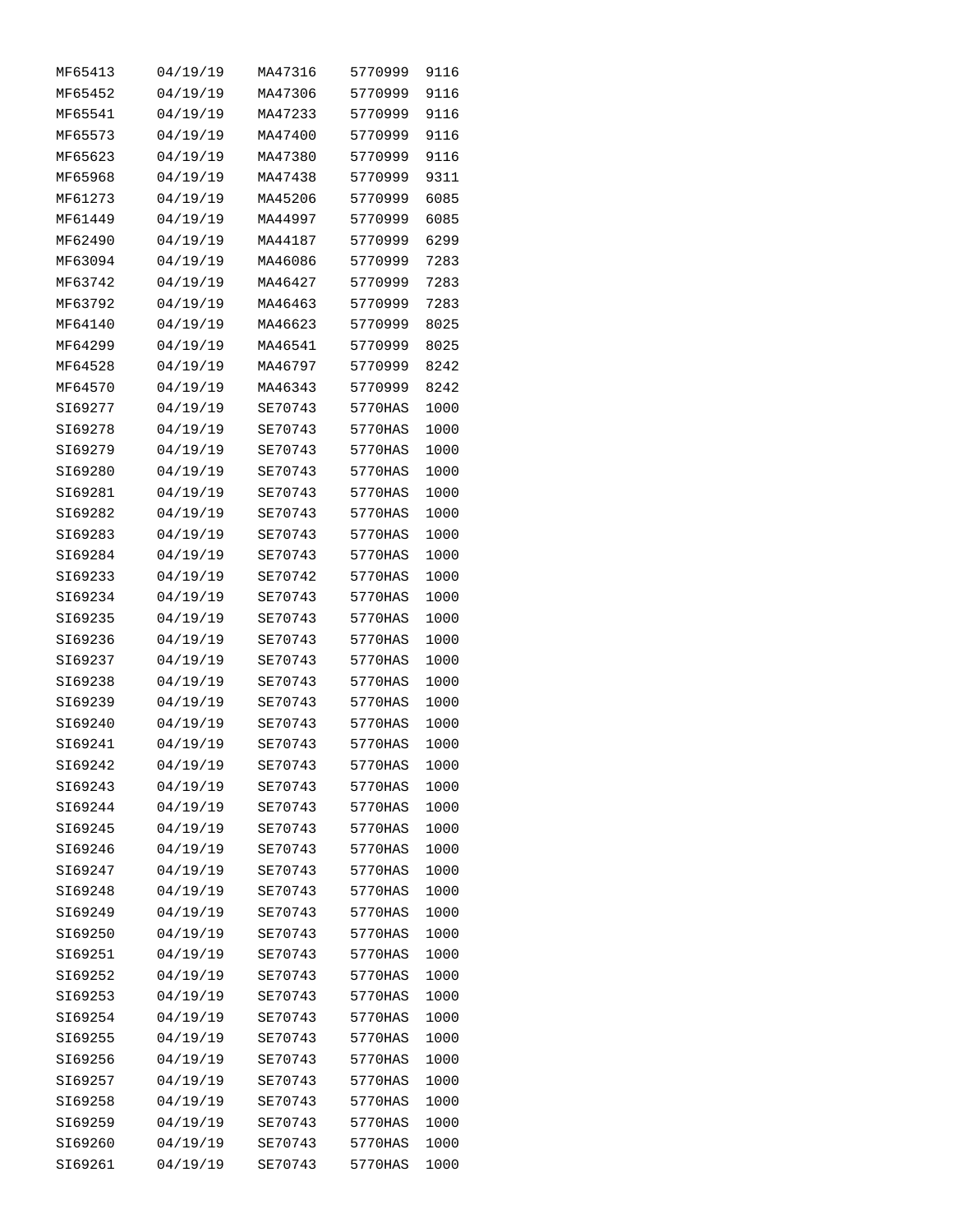| SI69262 | 04/19/19 | SE70743 | 5770HAS | 1000 |
|---------|----------|---------|---------|------|
| SI69263 | 04/19/19 | SE70743 | 5770HAS | 1000 |
| SI69264 | 04/19/19 | SE70743 | 5770HAS | 1000 |
| SI69265 | 04/19/19 | SE70743 | 5770HAS | 1000 |
| SI69266 | 04/19/19 | SE70743 | 5770HAS | 1000 |
| SI69267 | 04/19/19 | SE70743 | 5770HAS | 1000 |
| SI69268 | 04/19/19 | SE70743 | 5770HAS | 1000 |
| SI69269 | 04/19/19 | SE70743 | 5770HAS | 1000 |
| SI69270 | 04/19/19 | SE70743 | 5770HAS | 1000 |
| SI69271 | 04/19/19 | SE70743 | 5770HAS | 1000 |
| SI69272 | 04/19/19 | SE70743 | 5770HAS | 1000 |
| SI69273 | 04/19/19 | SE70743 | 5770HAS | 1000 |
| SI69274 | 04/19/19 | SE70743 | 5770HAS | 1000 |
| SI69275 | 04/19/19 | SE70743 | 5770HAS | 1000 |
| SI69276 | 04/19/19 | SE70743 | 5770HAS | 1000 |
| SI68356 | 04/19/19 | SE69979 | 5770SS1 | 9116 |
| SI68527 | 04/19/19 | SE70108 | 5770SS1 | 9116 |
| SI68594 |          |         |         | 9116 |
|         | 04/19/19 | SE70094 | 5770SS1 |      |
| SI68930 | 04/19/19 | SE70398 | 5770SS1 | 9116 |
| SI69297 | 04/19/19 | SE70720 | 5770SS1 | 9311 |
| MF64959 | 09/14/18 | MA46587 | 5770999 | 8242 |
| MF64998 | 09/14/18 | MA47091 | 5770999 | 8242 |
| MF65038 | 09/14/18 | MA47101 | 5770999 | 8242 |
| MF65132 | 09/14/18 | MA47167 | 5770999 | 9116 |
| MF63207 | 09/14/18 | MA46160 | 5770999 | 7283 |
| MF64498 | 09/14/18 | MA46807 | 5770999 | 8025 |
| MF64554 | 09/14/18 | MA46857 | 5770999 | 8242 |
| MF64745 | 09/14/18 | MA46950 | 5770999 | 8242 |
| MF64810 | 09/14/18 | MA46923 | 5770999 | 8242 |
| MF64835 | 09/14/18 | MA46993 | 5770999 | 8242 |
| MF64864 | 09/14/18 | MA47016 | 5770999 | 8242 |
| SI68212 | 09/14/18 | SE69857 | 5770HAS | 9116 |
| SI67828 | 09/14/18 | SE68810 | 5770HAS | 8242 |
| SI68033 | 09/14/18 | SE69471 | 5770SS1 | 9116 |
| SI68037 | 09/14/18 | SE69697 | 5770SS1 | 9116 |
| SI67484 | 09/14/18 | SE69200 | 5770SS1 | 8242 |
| SI68246 | 09/14/18 | SE69887 | 5770SS1 | 9116 |
| SI68322 | 09/14/18 | SE69957 | 5770SS1 | 9116 |
| SI67609 | 09/14/18 | SE69367 | 5770SS1 | 8242 |
| SI67645 | 09/14/18 | SE69397 | 5770SS1 | 8242 |
| SI67646 | 09/14/18 | SE69249 | 5770SS1 | 8242 |
| SI67785 | 09/14/18 | SE69502 | 5770SS1 | 8242 |
| SI67425 | 09/14/18 | SE69201 | 5770SS1 | 8242 |
| SI67930 | 09/14/18 | SE69654 | 5770SS1 | 8242 |
| SI68008 | 09/14/18 | SE69580 | 5770SS1 | 9116 |
| MF64759 | 04/05/18 | MA46972 | 5770999 | 8242 |
| MF63495 | 04/05/18 | MA46331 | 5770999 | 7283 |
| MF63549 | 04/05/18 | MA46326 | 5770999 | 7283 |
| MF63795 | 04/05/18 | MA46346 | 5770999 | 7283 |
| MF63952 | 04/05/18 | MA46528 | 5770999 | 8025 |
| MF63953 | 04/05/18 | MA46539 | 5770999 | 8025 |
| MF64041 | 04/05/18 | MA46583 | 5770999 | 8025 |
| MF64155 | 04/05/18 | MA46607 | 5770999 | 8025 |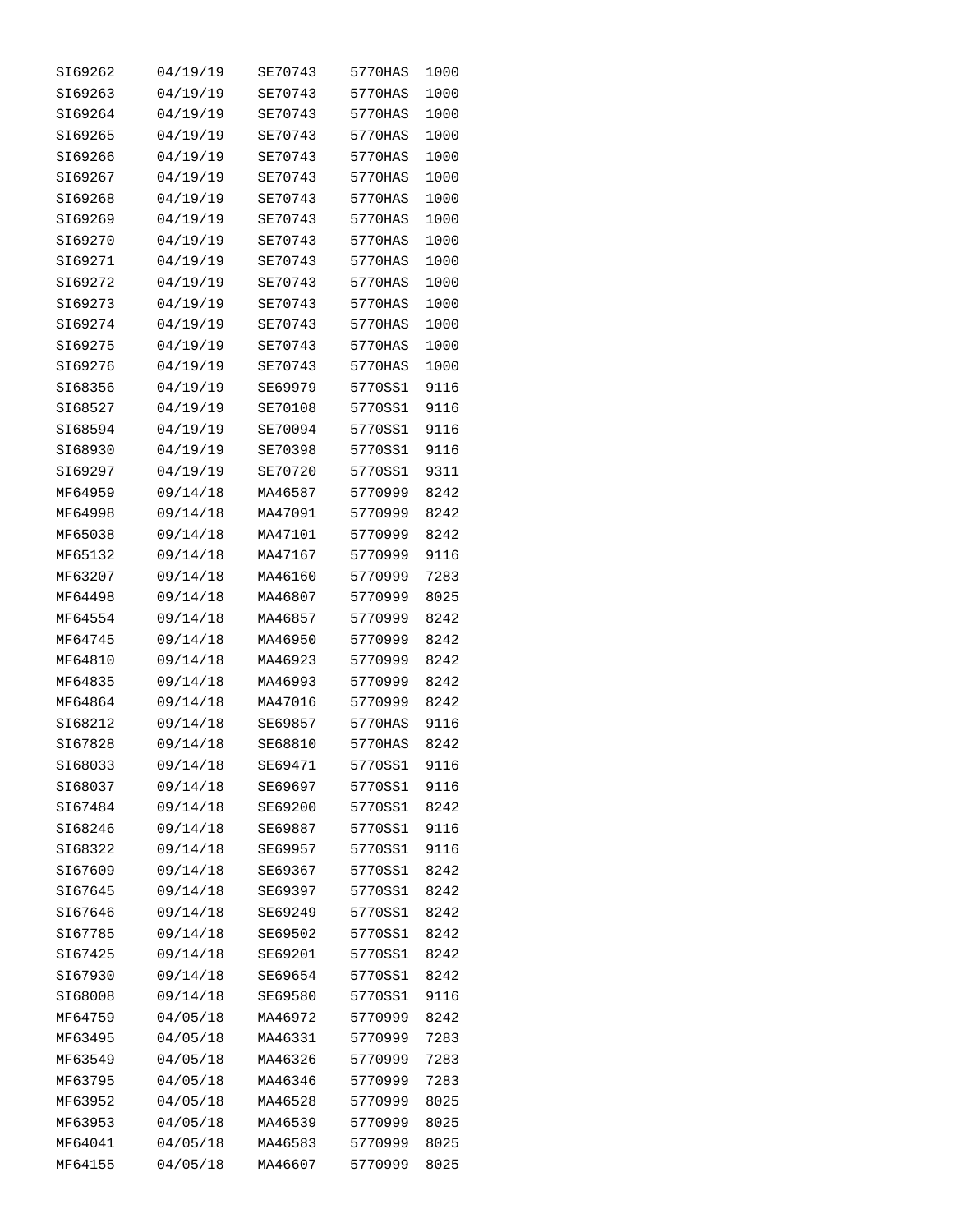| MF64172 | 04/05/18 | MA46645 | 5770999 | 8025 |
|---------|----------|---------|---------|------|
| MF64177 | 04/05/18 | MA46646 | 5770999 | 8025 |
| MF64315 | 04/05/18 | MA46724 | 5770999 | 8025 |
| MF64327 | 04/05/18 | MA46665 | 5770999 | 8025 |
| MF64370 | 04/05/18 | MA46754 | 5770999 | 8025 |
| MF64396 | 04/05/18 | MA46648 | 5770999 | 8025 |
| MF64538 | 04/05/18 | MA46850 | 5770999 | 8242 |
| MF64546 | 04/05/18 | MA46850 | 5770999 | 1000 |
| MF64641 | 04/05/18 | MA46860 | 5770999 | 8242 |
| SI67129 | 04/05/18 | SE68650 | 5770HAS | 8242 |
| SI66502 | 04/05/18 | SE68312 | 5770HAS | 8242 |
| SI66976 | 04/05/18 | SE68055 | 5770HAS | 8242 |
| SI66315 | 04/05/18 | SE67173 | 5770SS1 | 8025 |
| SI65491 | 04/05/18 | SE67742 | 5770SS1 | 1000 |
| SI66595 | 04/05/18 | SE55807 | 5770SS1 | 8242 |
| SI66963 | 04/05/18 | SE68886 | 5770SS1 | 8242 |
| SI65941 | 04/05/18 | SE68156 | 5770SS1 | 8242 |
| SI66096 | 04/05/18 | SE68292 | 5770SS1 | 8025 |
| SI67201 | 04/05/18 | SE61915 | 5770SS1 | 8242 |
| SI66222 | 04/05/18 | SE68346 | 5770SS1 | 8025 |
| SI66277 | 04/05/18 | SE68399 | 5770SS1 | 8025 |
|         |          | MA46295 |         |      |
| MF63617 | 10/18/17 |         | 5770999 | 7283 |
| MF63717 | 10/18/17 | MA46430 | 5770999 | 7283 |
| MF63756 | 10/18/17 | MA46457 | 5770999 | 7283 |
| MF63572 | 10/18/17 | MA46328 | 5770999 | 7283 |
| SI65314 | 10/18/17 | SE67603 | 5770HAS | 7283 |
| SI65393 | 10/18/17 | SE67157 | 5770SS1 | 8025 |
| SI65464 | 10/18/17 | SE67789 | 5770SS1 | 8025 |
| SI65487 | 10/18/17 | SE67712 | 5770SS1 | 8025 |
| SI65523 | 10/18/17 | SE67776 | 5770SS1 | 8025 |
| SI65825 | 10/18/17 | SE67572 | 5770SS1 | 8025 |
| SI65097 | 10/18/17 | SE67486 | 5770SS1 | 7283 |
| SI65155 | 10/18/17 | SE67522 | 5770SS1 | 7283 |
| SI65227 | 10/18/17 | SE67583 | 5770SS1 | 8025 |
| SI65248 | 10/18/17 | SE67138 | 5770SS1 | 7283 |
| SI61989 | 10/18/17 | SE65434 | 5770SS1 | 6299 |
| SI65318 | 10/18/17 | SE67587 | 5770SS1 | 8025 |
| MF63657 | 06/09/17 | MA46400 | 5770999 | 7283 |
| MF63681 | 06/09/17 | MA46267 | 5770999 | 7283 |
| MF63708 | 06/09/17 | MA46426 | 5770999 | 7283 |
| MF62561 | 06/09/17 | MA45869 | 5770999 | 7061 |
| MF62623 | 06/09/17 | MA43852 | 5770999 | 7061 |
| MF62689 | 06/09/17 | MA45831 | 5770999 | 7283 |
| MF62849 | 06/09/17 | MA46005 | 5770999 | 7283 |
| MF62859 | 06/09/17 | MA45905 | 5770999 | 7061 |
| MF62876 | 06/09/17 | MA46018 | 5770999 | 7061 |
| MF62882 | 06/09/17 | MA44721 | 5770999 | 7283 |
| MF62918 | 06/09/17 | MA45895 | 5770999 | 7061 |
| MF62932 | 06/09/17 | MA46046 | 5770999 | 7061 |
| MF62940 | 06/09/17 | MA46053 | 5770999 | 7061 |
| MF63008 | 06/09/17 | MA46085 | 5770999 | 7061 |
| MF63105 | 06/09/17 | MA45364 | 5770999 | 7283 |
| MF63185 | 06/09/17 | MA46169 | 5770999 | 7283 |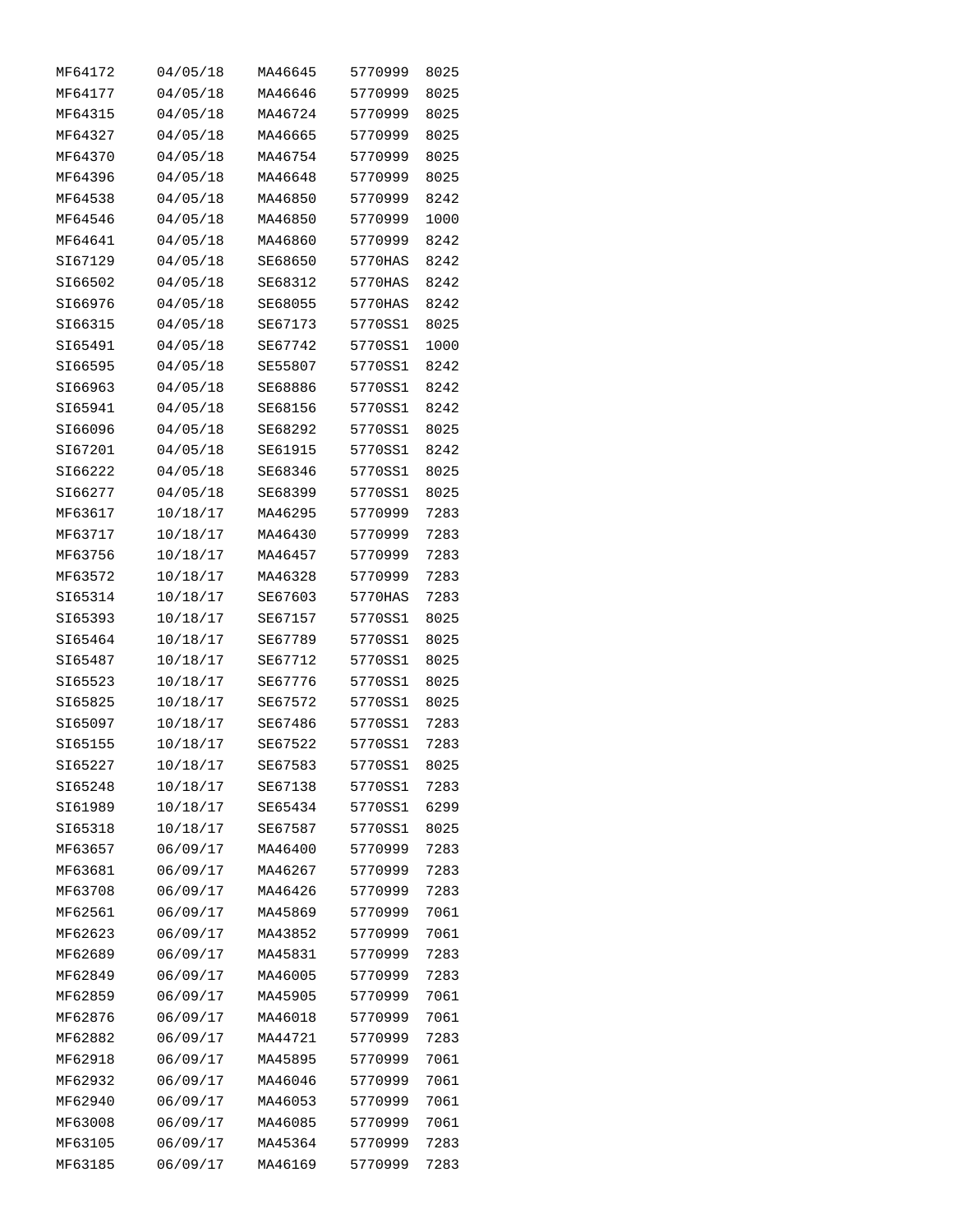| MF63223 | 06/09/17 | MA46138 | 5770999 | 7283 |
|---------|----------|---------|---------|------|
| MF63275 | 06/09/17 | MA46217 | 5770999 | 7283 |
| MF63598 | 06/09/17 | MA46376 | 5770999 | 7283 |
| SI64713 | 06/09/17 | SE67158 | 5770HAS | 7283 |
| SI64990 | 06/09/17 | SE67410 | 5770HAS | 7283 |
| SI64991 | 06/09/17 | SE67409 | 5770HAS | 7283 |
| SI60530 | 06/09/17 | SE60842 | 5770HAS | 6299 |
| SI61243 | 06/09/17 | SE62089 | 5770HAS | 6299 |
| SI64166 | 06/09/17 | SE65829 | 5770HAS | 7283 |
| SI64529 | 06/09/17 | SE67073 | 5770HAS | 7283 |
| SI64603 | 06/09/17 | SE67093 | 5770HAS | 7283 |
| SI64108 | 06/09/17 | SE66615 | 5770SS1 | 7283 |
| SI58908 | 06/09/17 | SE63506 | 5770SS1 | 7061 |
| SI64167 | 06/09/17 | SE63215 | 5770SS1 | 7283 |
| SI64244 | 06/09/17 | SE66848 | 5770SS1 | 7283 |
| SI64361 | 06/09/17 | SE66705 | 5770SS1 | 7283 |
| SI64369 | 06/09/17 | SE66972 | 5770SS1 | 7283 |
| SI64414 | 06/09/17 | SE66485 | 5770SS1 | 7283 |
| SI60534 | 06/09/17 | SE64714 | 5770SS1 | 7061 |
| SI60256 | 06/09/17 | SE64069 | 5770SS1 | 7061 |
| SI63448 | 06/09/17 | SE66134 | 5770SS1 | 7061 |
| SI64806 | 06/09/17 | SE67245 | 5770SS1 | 7283 |
| SI64812 | 06/09/17 | SE67197 | 5770SS1 | 7283 |
| SI64841 | 06/09/17 | SE67288 | 5770SS1 | 7283 |
| SI64844 | 06/09/17 | SE67287 | 5770SS1 | 1000 |
| SI64873 | 06/09/17 | SE66881 | 5770SS1 | 7283 |
| SI63553 | 06/09/17 | SE66156 | 5770SS1 | 7283 |
| SI63561 | 06/09/17 | SE65177 | 5770SS1 | 7283 |
| SI65013 | 06/09/17 | SE67421 | 5770SS1 | 7283 |
| SI65095 | 06/09/17 | SE66931 | 5770SS1 | 7283 |
| SI63588 | 06/09/17 | SE66451 | 5770SS1 | 7283 |
| SI63655 | 06/09/17 | SE66497 | 5770SS1 | 7283 |
| SI63687 | 06/09/17 | SE66242 | 5770SS1 | 7283 |
| SI63730 | 06/09/17 | SE66545 | 5770SS1 | 1000 |
| SI63759 | 06/09/17 | SE66569 | 5770SS1 | 1000 |
| SI63823 | 06/09/17 | SE66618 | 5770SS1 | 7283 |
| SI64106 | 06/09/17 | SE66760 | 5770SS1 | 7283 |
| SI63838 | 06/09/17 | SE66631 | 5770ST1 | 7283 |
| MF99201 | 11/15/16 | MA45775 | 5770999 | 6299 |
| MF62013 | 11/15/16 | MA45447 | 5770999 | 6299 |
| MF62023 | 11/15/16 | MA45185 | 5770999 | 6299 |
| MF62055 | 11/15/16 | MA45623 | 5770999 | 6299 |
| MF62131 | 11/15/16 | MA45668 | 5770999 | 6299 |
| MF62150 | 11/15/16 | MA45658 | 5770999 | 6299 |
| MF62257 | 11/15/16 | MA45729 | 5770999 | 6299 |
| MF62294 | 11/15/16 | MA45725 | 5770999 | 7061 |
| MF62400 | 11/15/16 | MA45680 | 5770999 | 6299 |
| MF62511 | 11/15/16 | MA45147 | 5770999 | 6299 |
| MF62527 | 11/15/16 | MA45862 | 5770999 | 7061 |
| MF62605 | 11/15/16 | MA45718 | 5770999 | 7061 |
| MF62618 | 11/15/16 | MA45868 | 5770999 | 7061 |
| MF62661 | 11/15/16 | MA43193 | 5770999 | 7061 |
| MF62680 | 11/15/16 | MA45929 | 5770999 | 7061 |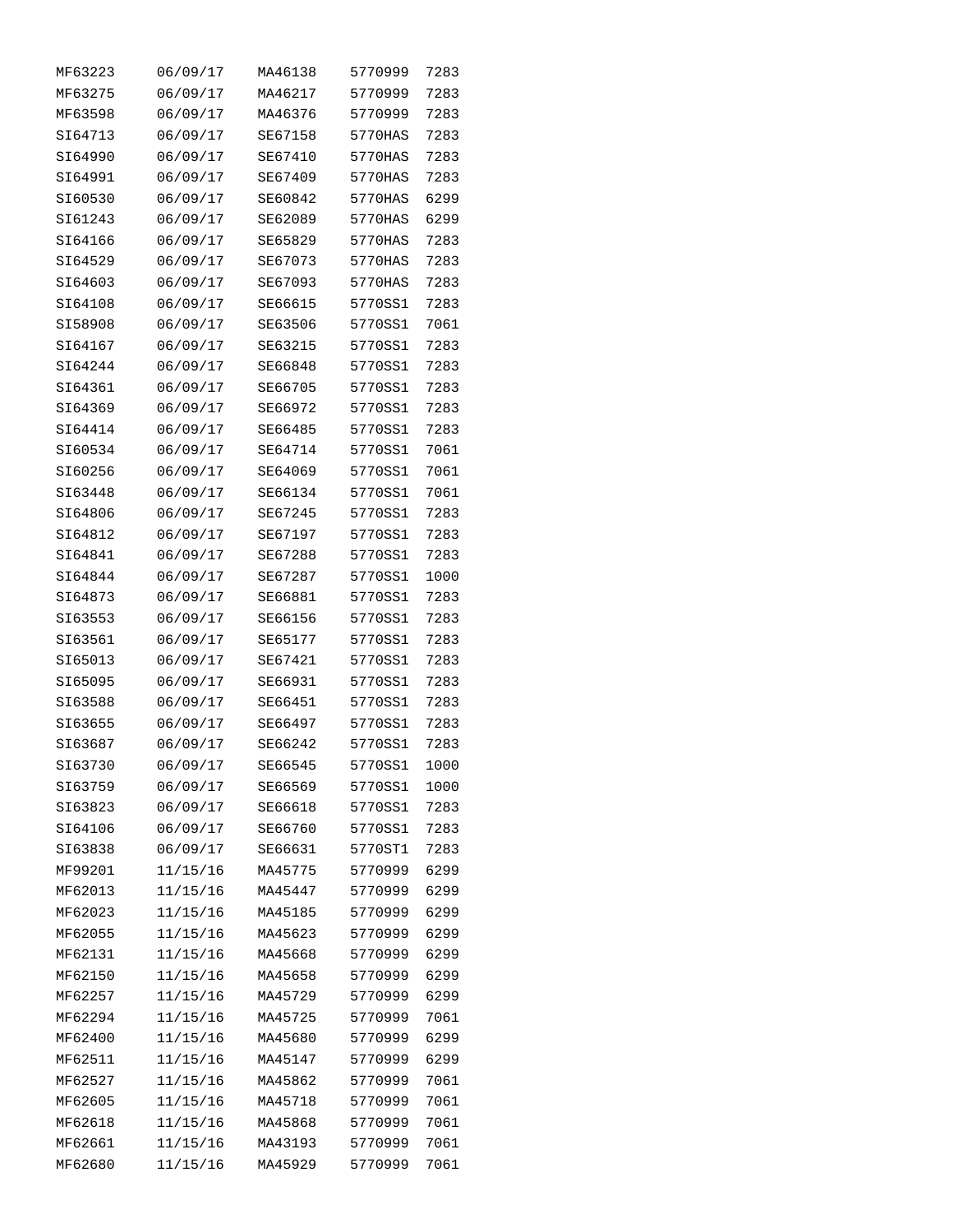| MF62681 | 11/15/16 | MA45689 | 5770999 | 7061 |
|---------|----------|---------|---------|------|
| MF62731 | 11/15/16 | MA45896 | 5770999 | 7061 |
| MF62766 | 11/15/16 | MA45965 | 5770999 | 7061 |
| MF62784 | 11/15/16 | MA44588 | 5770999 | 7061 |
| MF62843 | 11/15/16 | MA45614 | 5770999 | 7061 |
| SI62490 | 11/15/16 | SE65566 | 5770HAS | 6299 |
| SI61908 | 11/15/16 | SE63543 | 5770HAS | 7061 |
| SI61912 | 11/15/16 | SE65416 | 5770HAS | 7061 |
| SI61913 | 11/15/16 | SE65416 | 5770HAS | 7061 |
| SI61914 | 11/15/16 | SE65416 | 5770HAS | 7061 |
| SI61915 | 11/15/16 | SE65416 | 5770HAS | 7061 |
| SI61916 | 11/15/16 | SE65416 | 5770HAS | 7061 |
| SI61917 | 11/15/16 | SE65416 | 5770HAS | 7061 |
| SI61918 | 11/15/16 | SE65416 | 5770HAS | 7061 |
| SI61919 | 11/15/16 | SE65416 | 5770HAS | 7061 |
| SI61920 | 11/15/16 | SE65416 | 5770HAS | 7061 |
| SI61921 | 11/15/16 | SE65416 | 5770HAS | 7061 |
| SI61922 | 11/15/16 | SE65416 | 5770HAS | 7061 |
| SI61923 | 11/15/16 | SE65416 | 5770HAS | 7061 |
| SI61924 | 11/15/16 | SE65416 | 5770HAS | 7061 |
| SI61925 | 11/15/16 | SE65416 | 5770HAS | 7061 |
| SI61926 | 11/15/16 | SE65416 | 5770HAS | 7061 |
| SI61927 | 11/15/16 | SE65416 | 5770HAS | 7061 |
| SI61928 | 11/15/16 | SE65416 | 5770HAS | 7061 |
| SI61929 | 11/15/16 | SE65416 | 5770HAS | 7061 |
| SI61930 | 11/15/16 | SE65416 | 5770HAS | 7061 |
| SI61931 | 11/15/16 | SE65416 | 5770HAS | 7061 |
| SI61932 | 11/15/16 | SE65416 | 5770HAS | 7061 |
| SI61933 | 11/15/16 | SE65416 | 5770HAS | 7061 |
| SI61934 | 11/15/16 | SE65416 | 5770HAS | 7061 |
| SI61935 | 11/15/16 | SE65416 | 5770HAS | 7061 |
| SI61936 | 11/15/16 | SE65416 | 5770HAS | 7061 |
| SI61937 | 11/15/16 | SE65416 | 5770HAS | 7061 |
| SI61938 | 11/15/16 | SE65416 | 5770HAS | 7061 |
| SI61939 | 11/15/16 | SE65416 | 5770HAS | 7061 |
| SI61940 | 11/15/16 | SE65416 | 5770HAS | 7061 |
| SI61941 | 11/15/16 | SE65416 | 5770HAS | 7061 |
| SI61942 | 11/15/16 | SE65416 | 5770HAS | 7061 |
| SI61943 | 11/15/16 | SE65416 | 5770HAS | 7061 |
| SI61944 | 11/15/16 | SE65416 | 5770HAS | 7061 |
| SI61945 | 11/15/16 | SE65416 | 5770HAS | 7061 |
| SI61946 | 11/15/16 | SE65416 | 5770HAS | 7061 |
| SI61947 | 11/15/16 | SE65416 | 5770HAS | 7061 |
| SI61948 | 11/15/16 | SE65416 | 5770HAS | 7061 |
| SI61949 | 11/15/16 | SE65416 | 5770HAS | 7061 |
| SI61950 | 11/15/16 | SE65416 | 5770HAS | 7061 |
| SI61951 | 11/15/16 | SE65416 | 5770HAS | 7061 |
| SI61952 | 11/15/16 | SE65416 | 5770HAS | 7061 |
| SI61953 | 11/15/16 | SE65416 | 5770HAS | 7061 |
| SI61954 | 11/15/16 | SE65416 | 5770HAS | 7061 |
| SI61955 | 11/15/16 | SE65416 | 5770HAS | 7061 |
| SI61956 | 11/15/16 | SE65416 | 5770HAS | 7061 |
| SI61957 | 11/15/16 | SE65416 | 5770HAS | 7061 |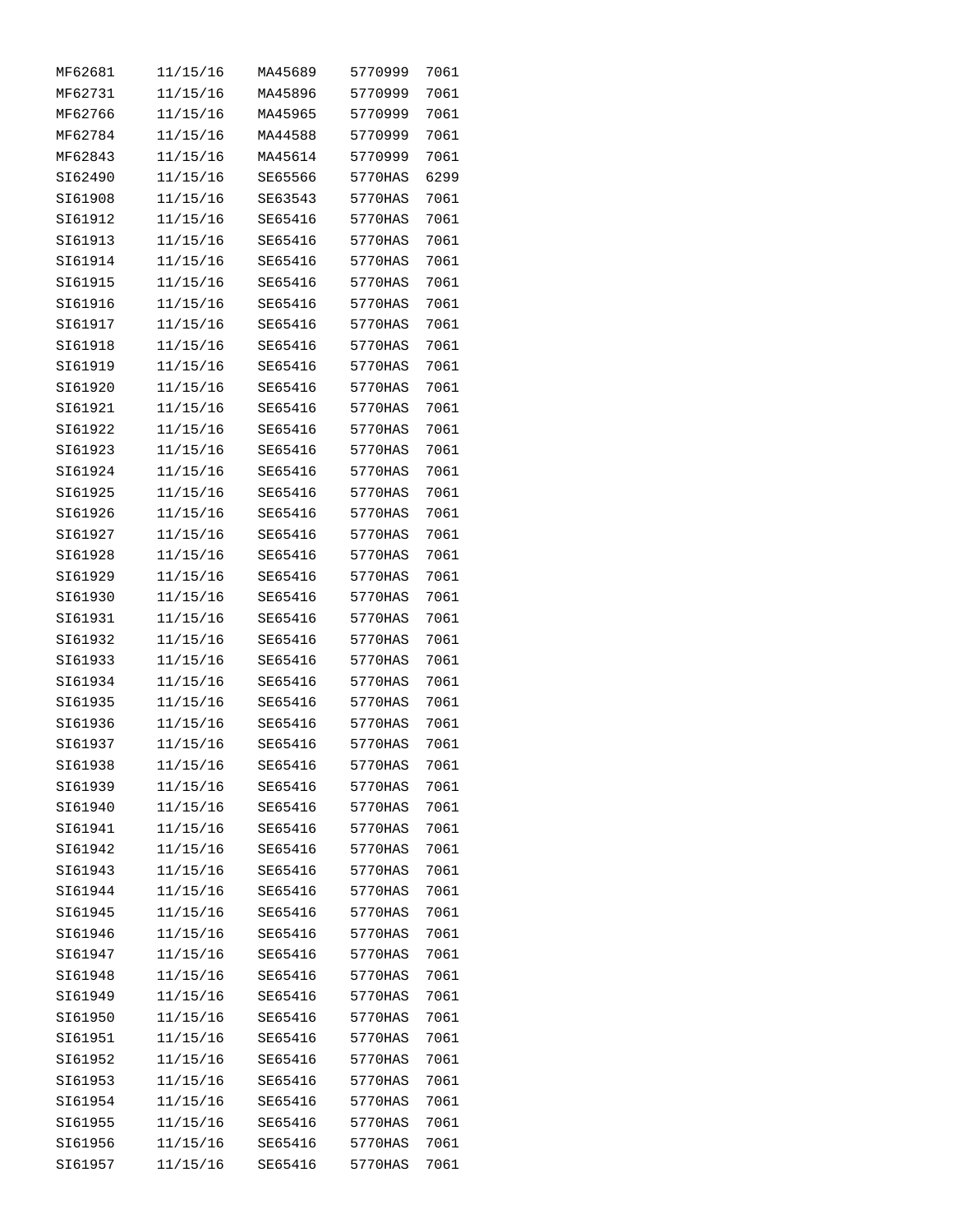| SI61958 | 11/15/16 | SE65416 | 5770HAS | 7061 |
|---------|----------|---------|---------|------|
| SI61959 | 11/15/16 | SE65416 | 5770HAS | 7061 |
| SI61960 | 11/15/16 | SE65416 | 5770HAS | 7061 |
| SI61961 | 11/15/16 | SE65416 | 5770HAS | 7061 |
| SI61962 | 11/15/16 | SE65416 | 5770HAS | 7061 |
| SI62155 | 11/15/16 | SE65511 | 5770HAS | 6299 |
| SI62180 | 11/15/16 | SE65562 | 5770HAS | 6299 |
| SI62546 | 11/15/16 | SE65792 | 5770SS1 | 7061 |
| SI60907 | 11/15/16 | SE63835 | 5770SS1 | 6299 |
| SI61990 | 11/15/16 | SE65435 | 5770SS1 | 1000 |
| SI59021 | 11/15/16 | SE63610 | 5770SS1 | 6085 |
| SI62169 | 11/15/16 | SE65580 | 5770SS1 | 8025 |
| SI62172 | 11/15/16 | SE65581 | 5770SS1 | 1000 |
| SI60032 | 11/15/16 | SE64335 | 5770SS1 | 6299 |
| SI60552 | 11/15/16 | SE64371 | 5770SS1 | 6299 |
| SI62512 | 11/15/16 | SE65394 | 5770SS1 | 7061 |
| SI62540 | 11/15/16 | SE65780 | 5770SS1 | 7061 |
| SI60516 | 11/15/16 | SE64692 | 5770UME | 8242 |
| MF61980 | 07/22/16 | MA45520 | 5770999 | 6299 |
| MF62105 | 07/22/16 | MA45648 | 5770999 | 6299 |
| MF62209 | 07/22/16 | MA45697 | 5770999 | 6299 |
| MF62290 | 07/22/16 | MA45721 | 5770999 | 6299 |
| MF61006 | 07/22/16 | MA45060 | 5770999 | 6085 |
| MF61597 | 07/22/16 | MA45349 | 5770999 | 6299 |
| MF61946 | 07/22/16 | MA45152 | 5770999 | 6299 |
| SI60758 | 07/22/16 | SE62652 | 5770SS1 | 6299 |
| SI60763 | 07/22/16 | SE64856 | 5770SS1 | 6299 |
| SI60756 | 07/22/16 | SE64852 | 5770SS1 | 6299 |
| MF61028 | 04/18/16 | MA45024 | 5770999 | 6085 |
| MF61029 | 04/18/16 | MA45040 | 5770999 | 6085 |
| MF61032 | 04/18/16 | MA45076 | 5770999 | 6085 |
| MF61034 | 04/18/16 | MA44984 | 5770999 | 6085 |
| MF61041 | 04/18/16 | MA45125 | 5770999 | 6085 |
| MF61056 | 04/18/16 | MA45014 | 5770999 | 6085 |
| MF61061 | 04/18/16 | MA45010 | 5770999 | 6085 |
| MF61076 | 04/18/16 | MA45067 | 5770999 | 6085 |
| MF61124 | 04/18/16 | MA45140 | 5770999 | 6085 |
| MF61200 | 04/18/16 | MA45205 | 5770999 | 6085 |
| MF61225 | 04/18/16 | MA45172 | 5770999 | 6085 |
| MF61341 | 04/18/16 | MA45250 | 5770999 | 6085 |
| MF61342 | 04/18/16 | MA45226 | 5770999 | 6085 |
| MF61343 | 04/18/16 | MA45247 | 5770999 | 6299 |
| MF61508 | 04/18/16 | MA45272 | 5770999 | 6299 |
| MF61511 | 04/18/16 | MA45299 | 5770999 | 6085 |
| MF61520 | 04/18/16 | MA45342 | 5770999 | 6299 |
| MF61545 | 04/18/16 | MA45378 | 5770999 | 6299 |
| MF61546 | 04/18/16 | MA45380 | 5770999 | 6085 |
| MF61572 | 04/18/16 | MA45387 | 5770999 | 6299 |
| MF61628 | 04/18/16 | MA45403 | 5770999 | 6299 |
| MF61630 | 04/18/16 | MA45419 | 5770999 | 6299 |
| MF61665 | 04/18/16 | MA45432 | 5770999 | 6299 |
| MF61696 | 04/18/16 | MA45451 | 5770999 | 6299 |
| MF61754 | 04/18/16 | MA45416 | 5770999 | 6299 |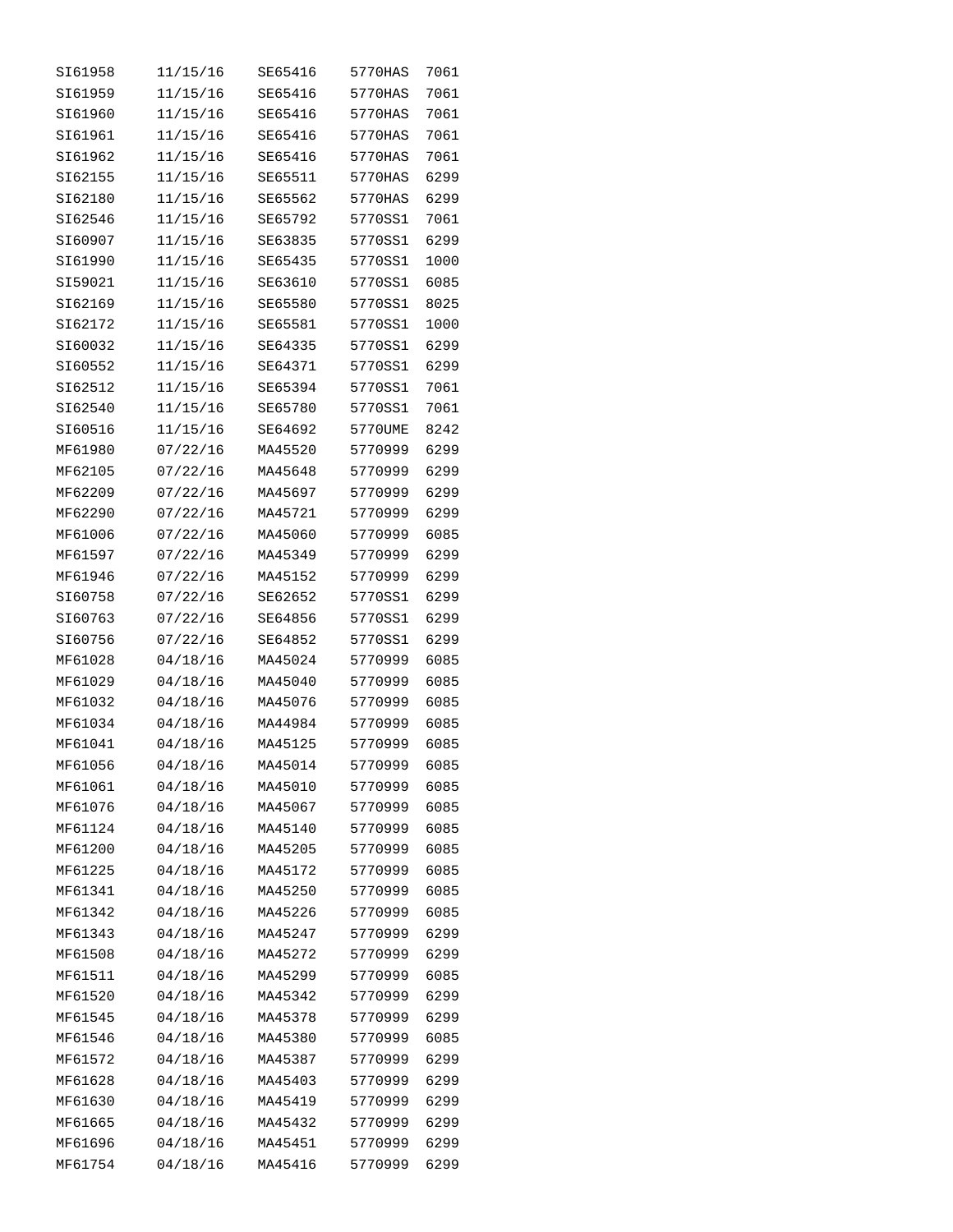| MF61757 | 04/18/16 | MA45479 | 5770999 | 6299 |
|---------|----------|---------|---------|------|
| MF61767 | 04/18/16 | MA45479 | 5770999 | 1000 |
| MF61827 | 04/18/16 | MA45522 | 5770999 | 6299 |
| MF60939 | 04/18/16 | MA45052 | 5770999 | 6085 |
| SI59974 | 04/18/16 | SE64313 | 5770HAS | 6085 |
| SI51113 | 04/18/16 | SE56955 | 5770HAS | 6085 |
| SI51913 | 04/18/16 | SE57492 | 5770HAS | 6085 |
| SI52665 | 04/18/16 | SE58453 | 5770HAS | 6085 |
| SI53003 | 04/18/16 | SE58806 | 5770HAS | 6085 |
| SI53476 | 04/18/16 | SE58472 | 5770HAS | 6085 |
| SI53480 | 04/18/16 | SE59179 | 5770HAS | 6085 |
| SI53608 | 04/18/16 | SE59300 | 5770HAS | 6085 |
| SI53631 | 04/18/16 | SE59395 | 5770HAS | 6085 |
| SI53638 | 04/18/16 | SE59405 | 5770HAS | 6085 |
| SI53938 | 04/18/16 | SE59629 | 5770HAS | 6085 |
| SI54321 | 04/18/16 | SE59933 | 5770HAS | 6085 |
| SI55011 | 04/18/16 | SE58617 | 5770HAS | 6085 |
| SI55303 | 04/18/16 | SE60598 | 5770HAS | 6085 |
| SI55603 | 04/18/16 | SE60882 | 5770HAS | 6085 |
| SI55982 | 04/18/16 | SE61187 | 5770HAS | 6085 |
| SI56917 | 04/18/16 | SE61958 | 5770HAS | 6085 |
| SI57016 | 04/18/16 | SE62041 | 5770HAS | 6085 |
| SI57017 | 04/18/16 | SE62041 | 5770HAS | 6085 |
| SI57018 | 04/18/16 | SE62041 | 5770HAS | 6085 |
| SI57019 | 04/18/16 | SE62041 | 5770HAS | 6085 |
| SI57020 | 04/18/16 | SE62041 | 5770HAS | 6085 |
| SI57021 | 04/18/16 | SE62041 | 5770HAS | 6085 |
| SI57022 | 04/18/16 | SE62041 | 5770HAS | 6085 |
| SI57023 | 04/18/16 | SE62041 | 5770HAS | 6085 |
| SI57024 | 04/18/16 | SE62041 | 5770HAS | 6085 |
| SI57025 | 04/18/16 | SE62041 | 5770HAS | 6085 |
| SI57026 | 04/18/16 | SE62041 | 5770HAS | 6085 |
| SI57027 | 04/18/16 | SE62041 | 5770HAS | 6085 |
| SI57028 | 04/18/16 | SE62041 | 5770HAS | 6085 |
| SI57029 | 04/18/16 | SE62041 | 5770HAS | 6085 |
| SI57030 | 04/18/16 | SE62041 | 5770HAS | 6085 |
| SI57031 | 04/18/16 | SE62041 | 5770HAS | 6085 |
| SI57032 | 04/18/16 | SE62041 | 5770HAS | 6085 |
| SI57033 | 04/18/16 | SE62041 | 5770HAS | 6085 |
| SI57034 | 04/18/16 | SE62041 | 5770HAS | 6085 |
| SI57035 | 04/18/16 | SE62041 | 5770HAS | 6085 |
| SI57036 | 04/18/16 | SE62041 | 5770HAS | 6085 |
| SI57037 | 04/18/16 | SE62041 | 5770HAS | 6085 |
| SI57038 | 04/18/16 | SE62041 | 5770HAS | 6085 |
| SI57039 | 04/18/16 | SE62041 | 5770HAS | 6085 |
| SI57040 | 04/18/16 | SE62041 | 5770HAS | 6085 |
| SI57041 | 04/18/16 | SE62041 | 5770HAS | 6085 |
| SI57042 | 04/18/16 | SE62041 | 5770HAS | 6085 |
| SI57043 | 04/18/16 | SE62041 | 5770HAS | 6085 |
| SI57044 | 04/18/16 | SE62041 | 5770HAS | 6085 |
| SI57045 | 04/18/16 | SE62041 | 5770HAS | 6085 |
| SI57046 | 04/18/16 | SE62041 | 5770HAS | 6085 |
| SI57047 | 04/18/16 | SE62041 | 5770HAS | 6085 |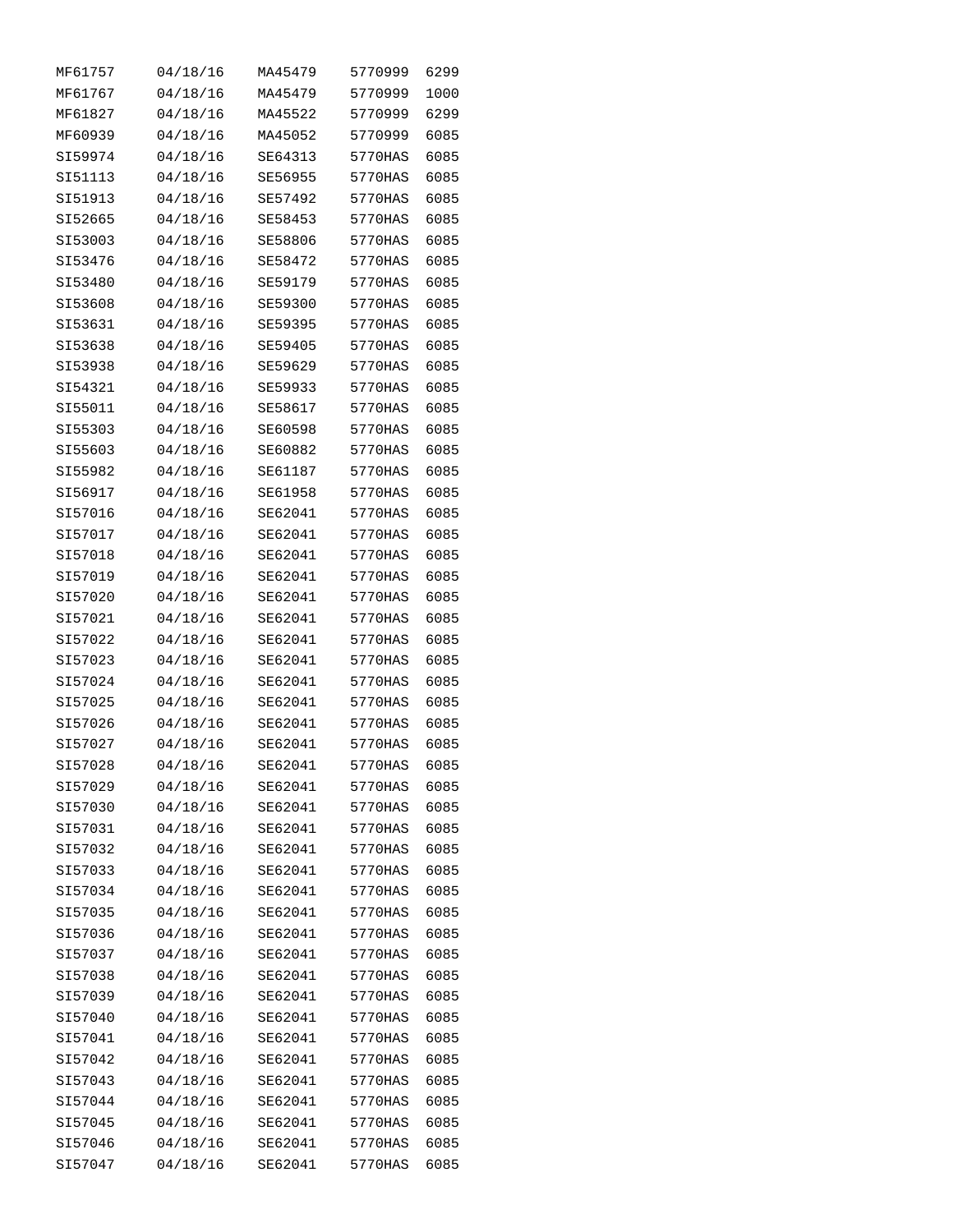| SI57048 | 04/18/16 | SE62041 | 5770HAS | 6085 |
|---------|----------|---------|---------|------|
| SI57049 | 04/18/16 | SE62041 | 5770HAS | 6085 |
| SI57050 | 04/18/16 | SE62041 | 5770HAS | 6085 |
| SI57051 | 04/18/16 | SE62041 | 5770HAS | 6085 |
| SI57052 | 04/18/16 | SE62041 | 5770HAS | 6085 |
| SI57053 | 04/18/16 | SE62041 | 5770HAS | 6085 |
| SI57054 | 04/18/16 | SE62041 | 5770HAS | 6085 |
| SI57055 | 04/18/16 | SE62041 | 5770HAS | 6085 |
| SI57056 | 04/18/16 | SE62041 | 5770HAS | 6085 |
| SI57057 | 04/18/16 | SE62041 | 5770HAS | 6085 |
| SI57058 | 04/18/16 | SE62041 | 5770HAS | 6085 |
| SI57059 | 04/18/16 | SE62041 | 5770HAS | 6085 |
| SI57060 | 04/18/16 | SE62041 | 5770HAS | 6085 |
| SI57061 | 04/18/16 | SE62041 | 5770HAS | 6085 |
| SI57062 | 04/18/16 | SE62041 | 5770HAS | 6085 |
| SI57063 | 04/18/16 | SE62041 | 5770HAS | 6085 |
| SI57064 | 04/18/16 | SE62041 | 5770HAS | 6085 |
| SI57065 | 04/18/16 | SE62041 | 5770HAS | 6085 |
| SI57066 | 04/18/16 | SE62041 | 5770HAS | 6085 |
| SI57177 | 04/18/16 | SE62162 | 5770HAS | 6085 |
| SI57302 | 04/18/16 | SE61886 | 5770HAS | 6085 |
| SI57509 | 04/18/16 | SE57023 | 5770HAS | 6299 |
| SI57636 | 04/18/16 | SE62594 | 5770HAS | 6085 |
| SI57677 | 04/18/16 | SE62185 | 5770HAS | 6299 |
| SI57678 | 04/18/16 | SE62185 | 5770HAS | 6299 |
| SI57679 | 04/18/16 | SE62185 | 5770HAS | 6299 |
| SI57680 | 04/18/16 | SE62185 | 5770HAS | 6299 |
| SI57681 | 04/18/16 | SE62185 | 5770HAS | 6299 |
| SI57682 | 04/18/16 | SE62185 | 5770HAS | 6299 |
| SI57683 | 04/18/16 | SE62185 | 5770HAS | 6299 |
| SI57684 | 04/18/16 | SE62185 | 5770HAS | 6299 |
| SI57685 | 04/18/16 | SE62185 | 5770HAS | 6299 |
| SI57686 | 04/18/16 | SE62185 | 5770HAS | 6299 |
| SI57687 | 04/18/16 | SE62185 | 5770HAS | 6299 |
| SI57688 | 04/18/16 | SE62185 | 5770HAS | 6299 |
| SI57689 | 04/18/16 | SE62185 | 5770HAS | 6299 |
| SI57690 | 04/18/16 | SE62185 | 5770HAS | 6299 |
| SI57691 | 04/18/16 | SE62185 | 5770HAS | 6299 |
| SI57692 | 04/18/16 | SE62185 | 5770HAS | 6299 |
| SI57693 | 04/18/16 | SE62185 | 5770HAS | 6299 |
| SI57694 | 04/18/16 | SE62185 | 5770HAS | 6299 |
| SI57695 | 04/18/16 | SE62185 | 5770HAS | 6299 |
| SI57696 | 04/18/16 | SE62185 | 5770HAS | 6299 |
| SI57697 | 04/18/16 | SE62185 | 5770HAS | 6299 |
| SI57698 | 04/18/16 | SE62185 | 5770HAS | 6299 |
| SI57699 | 04/18/16 | SE62185 | 5770HAS | 6299 |
| SI57700 | 04/18/16 | SE62185 | 5770HAS | 6299 |
| SI57701 | 04/18/16 | SE62185 | 5770HAS | 6299 |
| SI57702 | 04/18/16 | SE62185 | 5770HAS | 6299 |
| SI57703 | 04/18/16 | SE62185 | 5770HAS | 6299 |
| SI57704 | 04/18/16 | SE62185 | 5770HAS | 6299 |
| SI57705 | 04/18/16 | SE62185 | 5770HAS | 6299 |
| SI57706 | 04/18/16 | SE62185 | 5770HAS | 6299 |